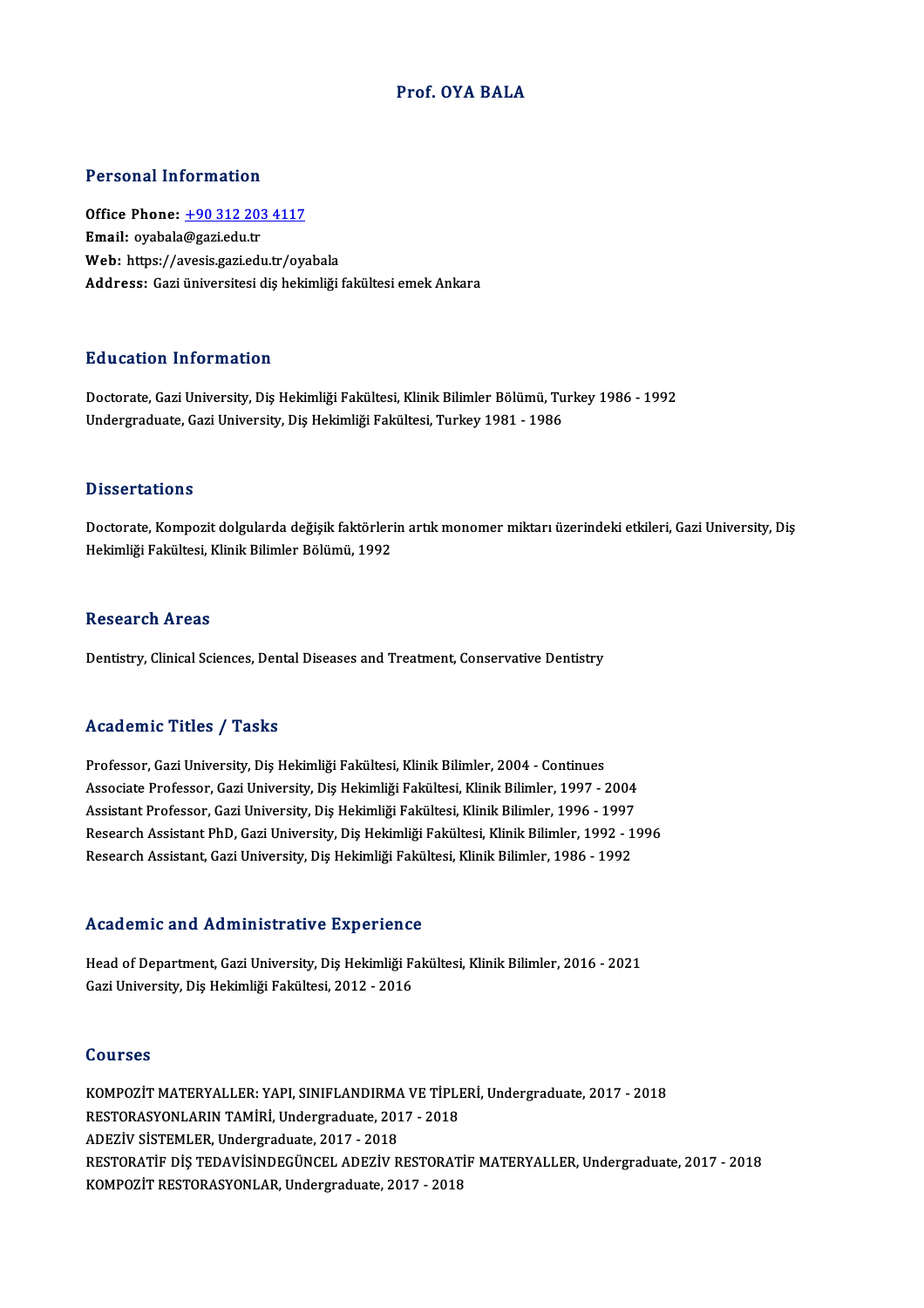### Advising Theses

Advising Theses<br>Bala O., Rezin kompozitlerin renk değişimi ve yüzey pürüzlülüğü üzerine farklı bitirme ve polisaj uygulaması ile<br>hızlandırılmış vesləndumasın atkilerinin in vitre olarak inselemesi. Desterata AA(Student), 2 hızla vishi ya hizlandırılmış ve yüzey pürüzlülüğü üzerine farklı bitirme ve polisaj uyg<br>hızlandırılmış yaşlandırmanın etkilerinin in vitro olarak incelenmesi, Doctorate, A.A(Student), 2022<br>BALA O. FARKLI MATERYAL VE TEKNİ Bala O., Rezin kompozitlerin renk değişimi ve yüzey pürüzlülüğü üzerine farklı bitirme ve polisaj uygulaması ile<br>hızlandırılmış yaşlandırmanın etkilerinin in vitro olarak incelenmesi, Doctorate, A.A(Student), 2022<br>BALA O., hızlandırılmış yaşlandırmanın etkilerinin in vitro olarak incelenmesi, Doctorate, A.A(Student), 2022<br>BALA O., FARKLI MATERYAL VE TEKNİK KULLANILARAK RESTORE EDİLEN ENDODONTİK TEDAVİ GÖRMÜ<br>DİŞLERİN POLİMERİZASYON BÜZÜLMESİ, BALA O., FARKLI MATERYAL VE TEKNİK KULLANILARAK REST<br>DİŞLERİN POLİMERİZASYON BÜZÜLMESİ, KIRILMA DAYANIMI<br>İNCELENMESİ, Dental Specialty, C.GÜNDOĞDU(Student), 2020<br>Bala O. IN VITPO EVALATION OF POND STRENCTH RETWEEN DİŞLERİN POLİMERİZASYON BÜZÜLMESİ, KIRILMA DAYANIMI VE MİKROSIZINTISININ IN VİTRO OLARAK<br>İNCELENMESİ, Dental Specialty, C.GÜNDOĞDU(Student), 2020<br>Bala O., IN VITRO EVALATION OF BOND STRENGTH BETWEEN COMPOSITE RESINS AND DI INCELENMESI, Dental Specialty, C.GÜNDOĞDU(Student), 2020<br>Bala O., IN VITRO EVALATION OF BOND STRENGTH BETWEEN COMPOSITE RESINS AND DIFFERENT BASE MATEI<br>Dental Specialty, G.YILDIRIM(Student), 2016<br>BALA O., Evaluation Of Dif Bala O., IN VITRO EVALATION OF BOND STRENGTH BETWEEN COMPOSITE RESINS AND DIFFERENT BASE MATE.<br>Dental Specialty, G.YILDIRIM(Student), 2016<br>BALA O., Evaluation Of Different Diagnostic Methods On Detection Of Incipient Occlu

Dental Specialty, G.YILDIRIM(Student), 2016<br>BALA O., Evaluation Of Different Diagnostic M<br>S.AKGÜL(Student), 2015 BALA O., Evaluation Of Different Diagnostic Methods On Detection Of Incipient Occlusal Caries Lesions, Doctorate,<br>S.AKGÜL(Student), 2015<br>BALA O., The evaluation of different factors on stres configurations at endodonticall

S.AKGÜL(Student), 2015<br>BALA O., The evaluation of different factors on s<br>analysis, Doctorate, İ.YIKILGAN(Student), 2011<br>BALA O., The episel seel effect of different adhes BALA O., The evaluation of different factors on stres configurations at endodontically treated teeth using finite elem<br>analysis, Doctorate, İ.YIKILGAN(Student), 2011<br>BALA O., The apical seal effect of different adhesive sy

analysis, Doctorate, İ.YIKILGAN(Student), 2011<br>BALA O., The apical seal effect of different adhesive syste<br>eEr:Cr:YSGG laser, Doctorate, S.ARSLAN(Student), 2011<br>BALA O. İnlay restorasyonların kayite duyarına adantası BALA O., The apical seal effect of different adhesive systems in prepareted retrograde cavity by ultrasonic tip and<br>eEr:Cr:YSGG laser, Doctorate, S.ARSLAN(Student), 2011<br>BALA O., İnley restorasyonların kavite duvarına adap

eEr:Cr:YSGG laser, Doctorate, S.ARSLAN(Student), 2011<br>BALA O., İnley restorasyonların kavite duvarına adaptasyonu ve mikrosızıntısı<br>ve farklı materyallerinin kullanımının etkisi, Doctorate, İ.ÜNLÜ(Student), 2006<br>BALA O. Ba BALA O., İnley restorasyonların kavite duvarına adaptasyonu ve mikrosızıntısı üzerine kavite preparasyon tekniklerinin<br>ve farklı materyallerinin kullanımının etkisi, Doctorate, İ.ÜNLÜ(Student), 2006<br>BALA O., Başlangıç oklü

ve farklı materyallerinin kullanımının etkisi, Doctorate, İ.ÜNLÜ(Student), 2006<br>BALA O., Başlangıç oklüzal çürüklerin gözle muayene, geleneksel radyografi, direkt dijital radyografi ve lazer floresans<br>cihazı ile değerlendi

### **Jury Memberships**

Appointment Academic Staff, Appointment Academic Staff, Lokman Hekim Üniversitesi, March, 2022 Appointment Academic Staff, Appointment Academic Staff, Lokman Hekim Üniversitesi, March, 2022<br>Appointment Academic Staff, Appointment Academic Staff, Lokman Hekim Üniversitesi, January, 2022<br>Appointment Academic Staff, Ap Appointment Academic Staff, Appointment Academic Staff, Lokman Hekim Üniversitesi, March, 2022<br>Appointment Academic Staff, Appointment Academic Staff, Lokman Hekim Üniversitesi, January, 2022<br>Appointment Academic Staff, Ap Appointment Academic Staff, Appointment Academic Staff, Lokman Hekim Üniversitesi, January, 2022<br>Appointment Academic Staff, Appointment Academic Staff, Lokman Hekim Üniversitesi, October, 2021<br>Associate Professor Exam, As Appointment Academic Staff, Appointment Academic Staff, Lokman Hekim Üniversitesi, October, 2021<br>Associate Professor Exam, Associate Professor Exam, Süleyman Demirel Üniversitesi, September, 2021<br>Appointment Academic Staff Associate Professor Exam, Associate Professor Exam, Süleyman Demirel Üniversitesi, Septen<br>Appointment Academic Staff, Appointment Academic Staff, Necmettin Erbakan Üniversitesi, S<br>Appointment Academic Staff, Appointment Ac Appointment Academic Staff, Appointment Academic Staff, Necmettin Erbakan Üniversi<br>Appointment Academic Staff, Appointment Academic Staff, Selçuk Üniversitesi, August,<br>Associate Professor Exam, Associate Professor Exam, Ga Appointment Academic Staff, Appointment Academic Staff, Selçuk Üniversitesi, August<br>Associate Professor Exam, Associate Professor Exam, Gazi Üniversitesi, January, 2021<br>Associate Professor Exam, Associate Professor Exam, G

# Associate Professor Exam, Associate Professor Exam, Gazi University, October, 2020<br>Articles Published in Journals That Entered SCI, SSCI and AHCI Indexes

- rticles Published in Journals That Entered SCI, SSCI and AHCI Indexes<br>I. Effects of storage time and restoration depth on instrumental color adjustment potential of<br>universal resin composites Effects of storage time and<br>universal resin composites Effects of storage time and<br>universal resin composite:<br>Akgül S., Gundogdu C., Bala O.<br>JOUPNAL OF OPAL SCIENCE . universal resin composites<br>Akgül S., Gundogdu C., Bala O.<br>JOURNAL OF ORAL SCIENCE, vol.64, no.1, pp.49-52, 2022 (Journal Indexed in SCI)<br>Penair potential of a bull: fill resin composite: Effect of different surface Akgül S., Gundogdu C., Bala O.<br>JOURNAL OF ORAL SCIENCE, vol.64, no.1, pp.49-52, 2022 (Journal Indexed in SCI)<br>II. Repair potential of a bulk-fill resin composite: Effect of different surface-treatment protocols<br>AKGÜL S., K
- JOURNAL OF ORAL SCIENCE, vol.6<br>Repair potential of a bulk-fill<br>AKGÜL S., KEDİCİ ALP C., BALA O.<br>FUROPEAN JOUPNAL OF ORAL SC AKGÜL S., KEDİCİ ALP C., BALA O.<br>EUROPEAN JOURNAL OF ORAL SCIENCES, 2021 (Journal Indexed in SCI)<br>III. Volumetric Evaluation of Void/Gap Formation and Microleakage Cementing Fiber Posts on Extracted<br>Teath with Three Di

EUROPEAN JOURNAL OF ORAL SCIENCES, 2021 (Journal Indexed in SCI)

EUROPEAN JOURNAL OF ORAL SCIENCES<br>Volumetric Evaluation of Void/Gap I<br>Teeth with Three Different Cements<br>Vitilson L UZUNÖ Gural M A - BALA O Volumetric Evaluation of Void/Gap Formation and Microle<br>Teeth with Three Different Cements<br>Yikilgan I., UZUN Ö., Gurel M. A. , BALA O., Omurlu H., KAYAOĞLU G.<br>Journal of Presthedentiss, vel 39, ne 1, 2010 (Journal Indeved Teeth with Three Different Cements<br>Yikilgan I., UZUN Ö., Gurel M. A. , BALA O., Omurlu H., KAYAOĞLU G.<br>Journal of Prosthodontics, vol.28, no.1, 2019 (Journal Indexed in SCI Expanded)<br>Performange of Different Methods for De

Yikilgan I., UZUN Ö., Gurel M. A. , BALA O., Omurlu H., KAYAOĞLU G.<br>Journal of Prosthodontics, vol.28, no.1, 2019 (Journal Indexed in SCI Expanded)<br>IV. Performance of Different Methods for Detection of Incipient Occlusal C Journa<br><mark>Perfor</mark><br>Study<br>A*vcü*r Performance of Different<br>Study<br>AKGÜL S., BALA O., Yikilgan I.<br>PHOTOMEDICINE AND LASEI Study<br>AKGÜL S., BALA O., Yikilgan I.<br>PHOTOMEDICINE AND LASER SURGERY, vol.36, no.4, pp.191-197, 2018 (Journal Indexed in SCI)

AKGÜL S., BALA 0., Yikilgan I.<br>PHOTOMEDICINE AND LASER SURGERY, vol.36, no.4, pp.191-197, 2018 (Journal Indexed in SCI)<br>V. Evaluation of different restoration techniques on fracture resistance of teeth with palatinal c PHOTOME<br><mark>Evaluatio</mark><br>fracture<br><sup>Vikiloon I</sup> Evaluation of different restoration techniques o<br>fracture<br>Yikilgan I., AKPINAR Y. Z. , ÖZCAN S., Rasim F., BALA O.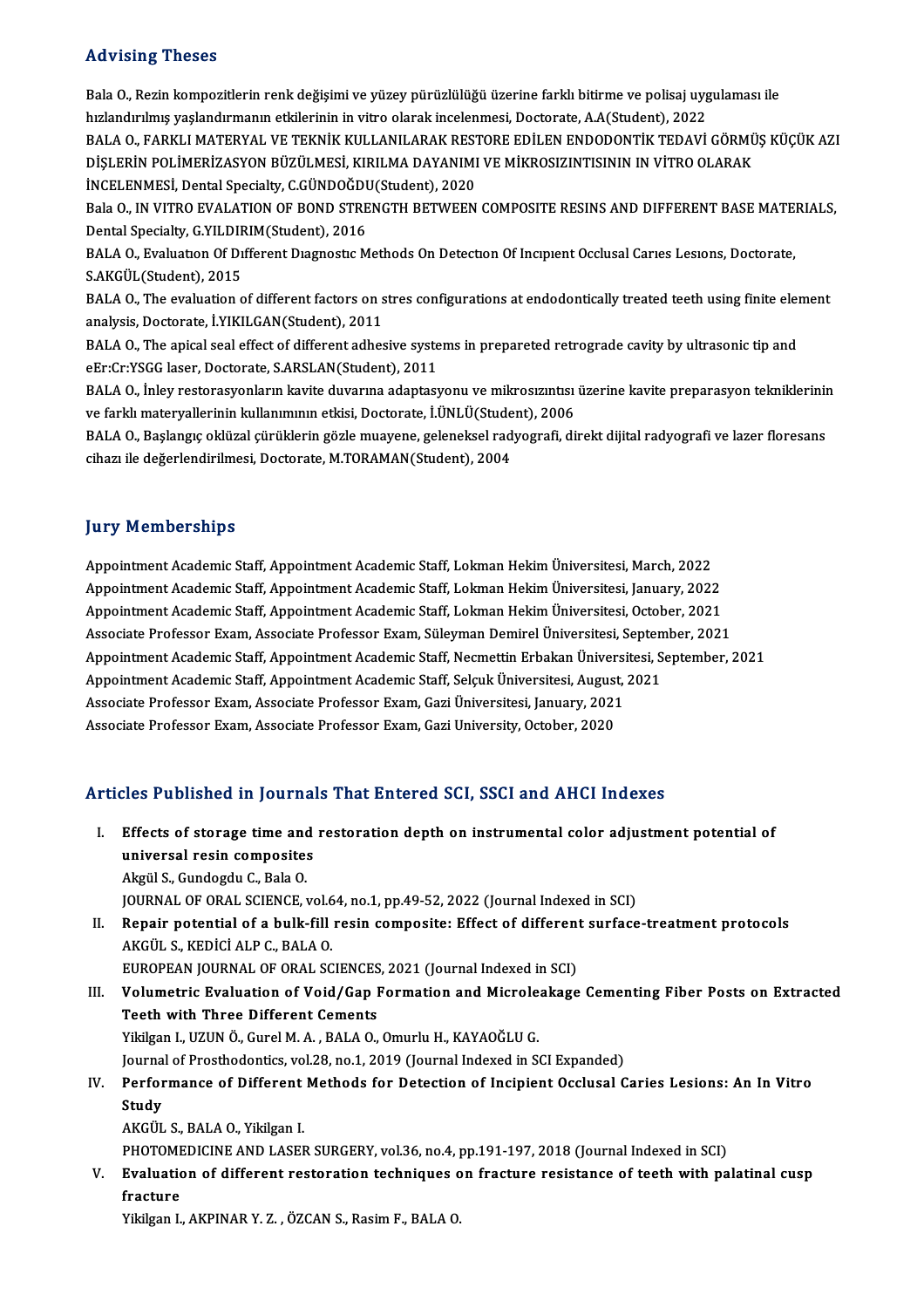JOURNAL OF ADHESION SCIENCE AND TECHNOLOGY, vol.30, no.15, pp.1602-1609, 2016 (Journal Indexed in SCI)<br>Hour Can Strees Be Controlled in Endedentiselly Treated Teeth? A 2D Finite Element Anglysis

JOURNAL OF ADHESION SCIENCE AND TECHNOLOGY, vol.30, no.15, pp.1602-1609, 2016 (Journal Indexed<br>VI. How Can Stress Be Controlled in Endodontically Treated Teeth? A 3D Finite Element Analysis<br>Vikilsen L BALA O **JOURNAL OF ADHE<br>How Can Stress I<br>Yikilgan I., BALA O.<br>SCIENTIELC WORLI** VI. How Can Stress Be Controlled in Endodontically Treated Teeth? A 3D Finite Element Analysis Yikilgan I., BALA 0.

SCIENTIFIC WORLD JOURNAL, 2013 (Journal Indexed in SCI)

VII. Computer-assisted evaluation of microleakage after apical resection with laser and conventional techniques techniques<br>DENİZ ARISU H., Sadik B., BALA O., Tuerkoez E.<br>LASERS IN MEDICAL SCIENCE, vol.23, no.4, pp.415-420, 2008 (Journal Indexed in SCI)<br>In vive comparison of laser flueressense measurements with conventional m

DENİZ ARISU H., Sadik B., BALA O., Tuerkoez E.

VIII. In vivo comparison of laser fluorescence measurements with conventional methods for occlusal caries detection LASERS IN MEDICA<br>In vivo comparis<br>caries detection<br>TORAMAN ALKUPS

TORAMAN ALKURTM., PEKER İ., DENİZ ARISU H., Bala O., ALTUNKAYNAK B. LASERS IN MEDICAL SCIENCE, vol.23, no.3, pp.307-312, 2008 (Journal Indexed in SCI)

- TORAMAN ALKURT M., PEKER İ., DENİZ ARISU H., Bala O., ALTUNKAYN<br>LASERS IN MEDICAL SCIENCE, vol.23, no.3, pp.307-312, 2008 (Journa<br>IX. Effects of Nd:Yag laser irradiation on osteoblast cell cultures LASERS IN MEDICAL SCIEN<br>Effects of Nd:Yag laser<br>Arisu H., Turkoz E., Bala O.<br>Lasers in Medical Science Effects of Nd:Yag laser irradiation on osteoblast cell cultures<br>Arisu H., Turkoz E., Bala O.<br>Lasers in Medical Science, vol.21, no.3, pp.175-180, 2006 (Journal Indexed in SCI Expanded)<br>Effect of LED and balagen light curin
- Arisu H., Turkoz E., Bala O.<br>Lasers in Medical Science, vol.21, no.3, pp.175-180, 2006 (Journal Indexed in SCI Expanded)<br>X. Effect of LED and halogen light curing on polymerization of resin-based composites<br>Pala O. Olmar A Lasers in Medical Science, v<br>Effect of LED and halog<br>Bala O., Olmez A., Kalayci S.<br>JOUPNAL OF OPAL BEHAP Effect of LED and halogen light curing on polymerization of resin-based composite<br>Bala 0., Olmez A., Kalayci S.<br>JOURNAL OF ORAL REHABILITATION, vol.32, no.2, pp.134-140, 2005 (Journal Indexed in SCI)<br>Parsell bardness of di

# Bala O., Olmez A., Kalayci S.<br>JOURNAL OF ORAL REHABILITATION, vol.32, no.2, pp.134-140, 2005 (Journal Indexed in SCI)<br>XI. Barcoll hardness of different flesin-based composites cured by halogen or light emitting diode<br>(J (JOURN)<br>Barcol<br>(LED)<br><sup>Polo O</sup> Barcoll hardness of diffe<br>(LED)<br>Bala O., Uctasli M. B. , Tuz M.<br>OPEP ATIVE DENTISTPY vol

(LED)<br>Bala O., Uctasli M. B. , Tuz M.<br>OPERATIVE DENTISTRY, vol.30, no.1, pp.69-74, 2005 (Journal Indexed in SCI)

# Bala O., Uctasli M. B. , Tuz M.<br>OPERATIVE DENTISTRY, vol.30, no.1, pp.69-74, 2005 (Journal Indexed in SCI)<br>XII. Surface roughness of flowable and packable composite resin materials after finishing with abrasive<br>discs OPERA<br>Surfa<br>discs<br>Heterl Surface roughness of flow<br>discs<br>Uctasli M. B. , Bala O., Gullu A.<br>JOUPNAL OF OPAL PEHAPILI discs<br>Uctasli M. B. , Bala O., Gullu A.<br>JOURNAL OF ORAL REHABILITATION, vol.31, no.12, pp.1197-1202, 2004 (Journal Indexed in SCI)<br>Flueride relesse from varies restarative materials

## Uctasli M. B., Bala O., Gullu A.<br>JOURNAL OF ORAL REHABILITATION, vol.31, no.12, pp.11<br>XIII. Fluoride release from varies restorative materials.<br>Bala O., Uctasli M., Can H., Can M., Turkoz E. **JOURNAL OF ORAL REHABILITATION, vol.3**<br>Fluoride release from varies restorati<br>Bala O., Uctasli M., Can H., Can M., Turkoz E.<br>JOURNAL OE DENTAL RESEARCH vol.76 n JOURNAL OF DENTAL RESEARCH, vol.76, no.5, pp.1077, 1997 (Journal Indexed in SCI)

### Articles Published in Other Journals

Turicles Published in Other Journals<br>I. THE ASSESSMENT OF CORONAL TOOTH DISCOLORATION WITH USE OF MICROMEGA MTA OR MTA+ THE ASSESSMENT OF CORONAL TO<br>AS THE PULP-CAPPING MATERIAL<br>Kedisi Alp C. Altmork H. Bala Q. AS THE PULP-CAPPING MATERIAL<br>Kedici Alp C., Altınışık H., Bala O. AS THE PULP-CAPPING MATERIAL<br>Kedici Alp C., Altınışık H., Bala O.<br>Atatürk Üniv Diş Hek Fak Derg, vol.31, no.3, pp.571-575, 2021 (National Refreed University Journal)<br>Effect of Thermosycling On Mechanical and Surface Proper

# II. Effect of Thermocycling On Mechanical and Surface Properties of Three Posterior Restorative<br>Materials Atatürk Ün<br><mark>Effect of</mark> 1<br>Materials<br>AKCÜL S. L Materials<br>AKGÜL S., HAZAR A., YIKILGAN İ., ÖZCAN S., ÜÇTAŞLI M. B. , BALA O.<br>selçuk dental journal, vol.8, pp.352-358, 2021 (Other Refereed National Journals)<br>Kanal Tedevisi Senrası Benklanen Anterier Tek Disin Bevezletme

AKGÜL S.,HAZARA.,YIKILGANİ.,ÖZCANS.,ÜÇTAŞLIM.B. ,BALAO.

# AKGÜL S., HAZAR A., YIKILGAN İ., ÖZCAN S., ÜÇTAŞLI M. B. , BALA O.<br>selçuk dental journal, vol.8, pp.352-358, 2021 (Other Refereed National Journals)<br>III. Kanal Tedavisi Sonrası Renklenen Anterior Tek Dişin Beyazlatma Sonra selçuk dental jo<mark>l</mark><br>Kanal Tedavisi<br>Restorasyonu<br>CÜNDOČDU C. E Kanal Tedavisi Sonra<br>Restorasyonu<br>GÜNDOĞDU C., BALA O.<br>Asta Odantalagisa Turgi Restorasyonu<br>GÜNDOĞDU C., BALA O.<br>Acta Odontologica Turcica, vol.37, no.2, pp.119, 2020 (Other Refereed National Journals)<br>Effects of three different bleeching agents on misrobardness and roughness of

## GÜNDOĞDU C., BALA O.<br>Acta Odontologica Turcica, vol.37, no.2, pp.119, 2020 (Other Refereed National Journals)<br>IV. Effects of three different bleaching agents on microhardness and roughness of composite sample<br>surfaces fini Acta Odontologica Turcica, vol.37, no.2, pp.119, 2020 (Other<br>Effects of three different bleaching agents on microh<br>surfaces finished with different polishing techniques<br>VIVU CAN LAUTINUSIV HANGÜLS ÖZGAN S. PALA O Effects of three different bleaching agents on mic<br>surfaces finished with different polishing techniq<br>YIKILGAN İ., ALTINIŞIK H., AKGÜL S., ÖZCAN S., BALA O.<br>Journal of Clinical and Eunerimental Dentistry, vol.9, no. Journal of Clinical and Experimental Dentistry, vol.9, no.3, pp.460-465, 2017 (Refereed Journals of Other Institutions) YIKILGAN İ.,<br>Journal of Cli<br>Institutions)<br>Farklı kaide

V. Farklı kaide materyali kullanımının sınıf V restorasyonların mikrosızıntısı üzerine etkisi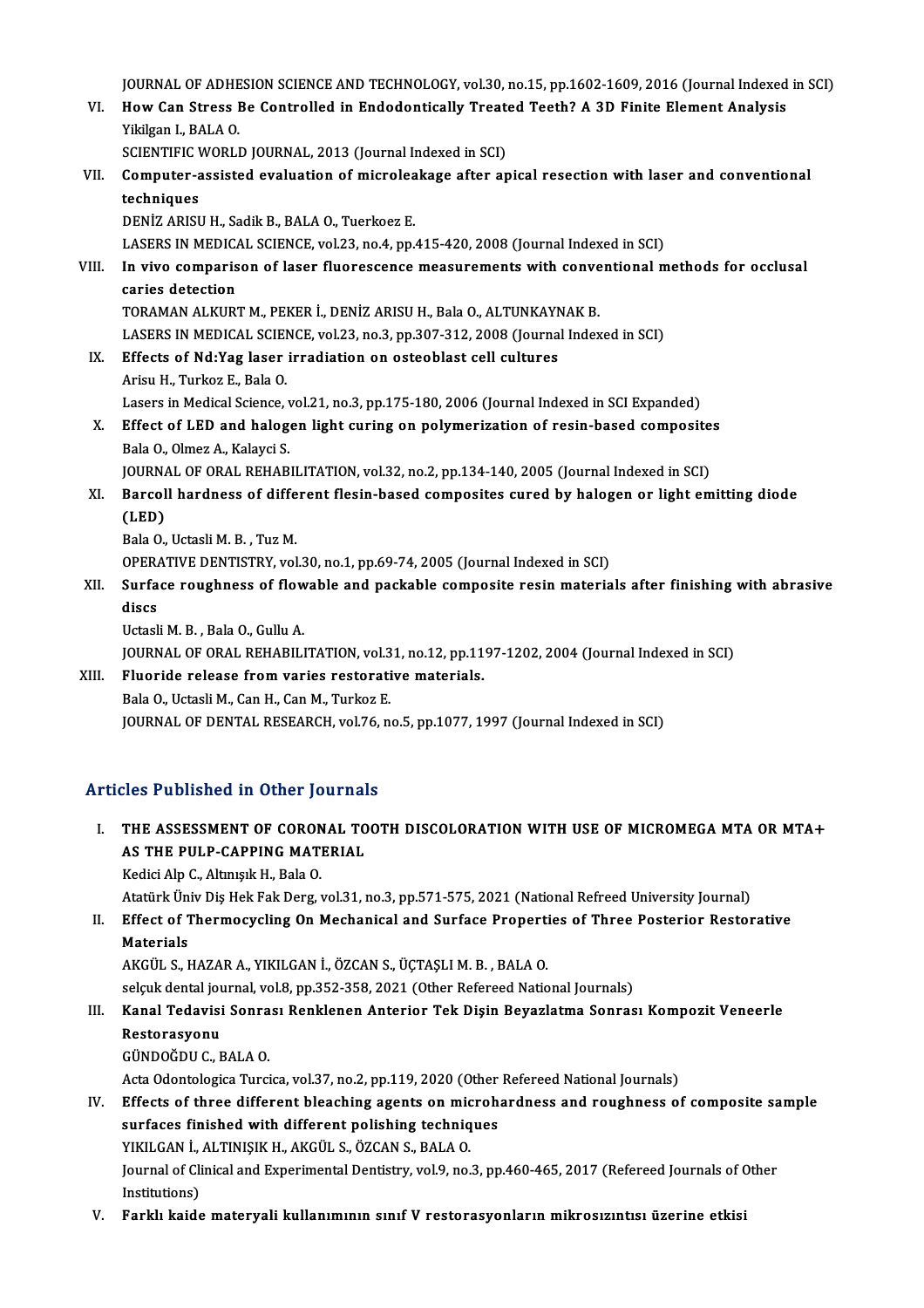YIKILGANİ.,AKGÜL S.,KUŞOĞLUA.,BALAO.,ÖMÜRLÜH.,TÜRKÖZG.M.E. YIKILGAN İ., AKGÜL S., KUŞOĞLU A., BALA O., ÖMÜRLÜ H., TÜRKÖZ G. M. E.<br>Acta Odontologica Turcica, vol.34, no.1, pp.31-37, 2017 (Other Refereed National Journals)<br>Sünük teebie vöntemleri YIKILGAN İ., AKGÜL S., KUŞO<br>Acta Odontologica Turcica, v<br>VI. Gürük teşhis yöntemleri<br>P<sup>ALA</sup> O. AKGÜL S Acta Odontologica<br>**Çürük teşhis yön**<br>BALA O., AKGÜL S.<br>Turkiye Klipikleri I Çürük teşhis yöntemleri<br>BALA 0., AKGÜL S.<br>Turkiye Klinikleri J Restor Dent-Special Topics, vol.2, no.1, pp.34-40, 2016 (Other Refereed National Journals)<br>An in vitre evaluation of the effects of desensitiving agents on mis BALA 0., AKGÜL S.<br>Turkiye Klinikleri J Restor Dent-Special Topics, vol.2, no.1, pp.34-40, 2016 (Other Refereed National Journals<br>VII. An in vitro evaluation of the effects of desensitizing agents on microleakage of Class V Turkiye Klinikleri J Restor Dent-Special Topics, vol.2, no<br>An in vitro evaluation of the effects of desensiti<br>YIKILGAN İ., AKGÜL S., ÖZCAN S., BALA O., ÖMÜRLÜ H.<br>LClin Evn Dent, vol.1, nn 55, 59, 2016 (Befereed Jeurn An in vitro evaluation of the effects of desensitizing agents on microle<br>YIKILGAN İ., AKGÜL S., ÖZCAN S., BALA O., ÖMÜRLÜ H.<br>J Clin Exp Dent., vol.1, pp.55-59, 2016 (Refereed Journals of Other Institutions)<br>Transdontal isi YIKILGAN İ., AKGÜL S., ÖZCAN S., BALA O., ÖMÜRLÜ H.<br>J Clin Exp Dent., vol.1, pp.55-59, 2016 (Refereed Journals of Other Institutions)<br>VIII. Transdental ışık uygulamasının kompozit rezinlerin polimerizasyonu üzerine etk J Clin Exp Dent., vol.1, pp.55-59, 2016 (Refereed Journals of Other Institutions)<br>Transdental ışık uygulamasının kompozit rezinlerin polimerizasyonu<br>BALA O., DENİZ ARISU H., YIKILGAN İ., Yanar N. Ö. , KALAYCI Ş. Transdental ışık uygulamasının kompozit rezinlerin polimerizasyonu üze<br>BALA O., DENİZ ARISU H., YIKILGAN İ., Yanar N. Ö. , KALAYCI Ş.<br>Selcuk Dental Journal, vol.3, pp.108-114, 2014 (Other Refereed National Journals)<br>Push o IX. Push out bond strength of fiber posts luted using different adhesive resin cements ÖZCAN S., AKTUNA S., NAYIR Y., DARENDELILER YAMAN S., BALA O. Selcuk Dental Journal, vol.3, pp.108-114, 2014 (Other Refereed National Journals) Journal of Restorative Dentistry, vol.1, no.3, pp.75-80, 2013 (Other Refereed National Journals) ÖZCAN S., AKTUNA S., NAYIR Y., DARENDELİLER YAMAN S., BALA O.<br>Journal of Restorative Dentistry, vol.1, no.3, pp.75-80, 2013 (Other Refereed National Journals)<br>X. ÖZCAN, Suat YIKILGAN, İhsan BALA, Oya ÜÇTAŞLI, Mine Betü Journal of Restorative Dentistry, vol.1, no.3, pp.75-80, 2013 (Other Refereed National Journals)<br>ÖZCAN, Suat YIKILGAN, İhsan BALA, Oya ÜÇTAŞLI, Mine Betül ÖMÜRLÜ, Hüma "The effect of<br>liners on the microleakege of class II ÖZCAN, Suat YIKILGAN, İhsan BALA, Oya ÜÇTAŞLI, M<br>liners on the microleakege of class II restorations af<br>ÖZCAN S., YIKILGAN İ., BALA O., ÜÇTAŞLI M. B. , ÖMÜRLÜ H.<br>Marmara Dantal Jaumal val 2. np.71.75.2012 (Othan Bafan liners on the microleakege of class II restorations after thermocyclign and occlusal loading"<br>ÖZCAN S., YIKILGAN İ., BALA O., ÜÇTAŞLI M. B. , ÖMÜRLÜ H.<br>Marmara Dental Journal, vol.2, pp.71-75, 2013 (Other Refereed National ÖZCAN S., YIKILGAN İ., BALA O., ÜÇTAŞLI M. B. , ÖMÜRLÜ H.<br>Marmara Dental Journal, vol.2, pp.71-75, 2013 (Other Refereed National Journals)<br>XI. Comparison of Crack Formation in Retrograde Cavities prepared with Ultrasound E Marmara Dental Journal, vo<br>Comparison of Crack For<br>or Bur An ex vivo Study<br>Arslan S. BALAO Berk C. L Comparison of Crack Formation in R<br>or Bur An ex vivo Study<br>Arslan S., BALA O., Berk G., KAYAOĞLU G.<br>Journal of Contemporary Dontistry, yol 3. or Bur An ex vivo Study<br>Arslan S., BALA O., Berk G., KAYAOĞLU G.<br>Journal of Contemporary Dentistry, vol.3, no.1, pp.1-6, 2013 (Refereed Journals of Other Institutions) Arslan S., BALA O., Berk G., KAYAOĞLU G.<br>Journal of Contemporary Dentistry, vol.3, no.1, pp.1-6, 2013 (Refereed Journals of Other Institutions)<br>XII. The Effect of Different Liners on the Microleakege of Class II Restor Journal of Contemp<br>The Effect of Diff<br>Occlusal Loading<br>ÖZCAN S, VIKU CAN Occlusal Loading<br>ÖZCAN S., YIKILGAN İ., BALA O., ÜÇTAŞLI M. B. , ÖMÜRLÜ H. Occlusal Loading<br>ÖZCAN S., YIKILGAN İ., BALA O., ÜÇTAŞLI M. B. , ÖMÜRLÜ H.<br>Marmara Dental Journal, vol.1, no.2, pp.71-75, 2013 (Other Refereed National Journals)<br>Evaluation of surfase reughness and bardness of different sl ÖZCAN S., YIKILGAN İ., BALA O., ÜÇTAŞLI M. B. , ÖMÜRLÜ H.<br>Marmara Dental Journal, vol.1, no.2, pp.71-75, 2013 (Other Refereed National Journals)<br>XIII. Braluation of surface roughness and hardness of different glass ionomer Marmara Dental Journal, vol.1, no.2, pp.71-75, 2013 (Oth<br>**Evaluation of surface roughness and hardness of**<br>BALA O., DENİZ ARISU H., YIKILGAN İ., Arslan S., Güllü A.<br>European Journal of Dentistry, vol.6, no.1, nn.79, 86, 20 Evaluation of surface roughness and hardness of different glass ionomer cements<br>BALA 0., DENİZ ARISU H., YIKILGAN İ., Arslan S., Güllü A.<br>European Journal of Dentistry, vol.6, no.1, pp.79-86, 2012 (Refereed Journals of Oth BALA O., DENİZ ARISU H., YIKILGAN İ., Arslan S., Güllü A.<br>European Journal of Dentistry, vol.6, no.1, pp.79-86, 2012 (Refereed Journals of Other Institutions)<br>XIV. Gazi Üniversitesi Diş Hekimliği Fakültesi Diş Hastalıkları European Journal of Dentistry, vol.6, no.1, pp.79-86, 2012 (Refereed Journals of Ot<br>Gazi Üniversitesi Diş Hekimliği Fakültesi Diş Hastalıkları ve Tedavisi Anal<br>hastaların direkt restorasyonlarının klimik başarısının değerl ÖMÜRLÜH.,DENİZARISUH.,EligüzeloğluE.,ÜÇTAŞLIM.B. ,BALAO. Gazi Üniversitesi Diş Hekimliği Fakültesi Dergisi, vol.28, no.1, pp.23-28, 2011 (Other Refereed National Journals) ÖMÜRLÜ H., DENİZ ARISU H., Eligüzeloğlu E., ÜÇTAŞLI M. B. , BALA O.<br>Gazi Üniversitesi Diş Hekimliği Fakültesi Dergisi, vol.28, no.1, pp.23-28, 2011 (Other Refereed National Jour<br>XV. Farklı estetik restoratif materyallerin Gazi Üniversitesi Diş Hekimliği Fakültesi Dergisi,<br>Farklı estetik restoratif materyallerin su e<br>YIKILGAN İ., GÜREL M. A. , BALA O., ÖMÜRLÜ H.<br>Cari Üniversitesi Diş Hekimliği Fakültesi Dergisi Farklı estetik restoratif materyallerin su emilimi ve suda çözünürlülüklerinin karşılaştırılması<br>YIKILGAN İ., GÜREL M. A. , BALA O., ÖMÜRLÜ H.<br>Gazi Üniversitesi Diş Hekimliği Fakültesi Dergisi, vol.27, no.2, pp.93-98, 2010 YIKILGAN İ., GÜREL M. A. , BALA O., ÖMÜRLÜ H.<br>Gazi Üniversitesi Diş Hekimliği Fakültesi Dergisi, vol.27, no.2, pp.93-98, 2010 (Other Refereed National Journ<br>XVI. Oklüzal çürük teşhisinde lazer fluoresans ölçümlerinin g Gazi Üniversitesi Diş Hekimliği Fakültesi Dergisi, vol.27, no.2, pp.93-98, 2010 (Other Refereed National Journals)<br>Oklüzal çürük teşhisinde lazer fluoresans ölçümlerinin geleneksel yöntemlerle karşılaştırılması<br>TORAMAN ALK Oklüzal çürük teşhisinde lazer fluoresans ölçümlerinin geleneksel yöntemlerle k:<br>TORAMAN ALKURT M., PEKER İ., BALA O.<br>Dicle Üniversitesi Diş Hekimliği Fakültesi Dergisi,, 2010 (Other Refereed National Journals)<br>The efficie XVII. The efficiency of operating microscope comparing with unaided visual examination conventional and Dicle Üniversitesi Diş Hekimliği Fakültesi Dergisi,, 2010 (Other Referrence The efficiency of operating microscope comparing with una<br>digital intraoral radiography for proximal caries detection<br>REVER İ. TORAMAN ALKURT M. R The efficiency of operating microscope comparing wit<br>digital intraoral radiography for proximal caries dete<br>PEKER İ., TORAMAN ALKURT M., BALA 0., ALTUNKAYNAK B.<br>Int I Dant 2009 (Befereed Jeurnals of Other Institutions) digital intraoral radiography for proximal caries d<br>PEKER İ., TORAMAN ALKURT M., BALA O., ALTUNKAYNAK<br>Int J Dent, 2009 (Refereed Journals of Other Institutions)<br>The Efficiency of Operating Microscope Compared PEKER İ., TORAMAN ALKURT M., BALA O., ALTUNKAYNAK B.<br>Int J Dent, 2009 (Refereed Journals of Other Institutions)<br>XVIII. The Efficiency of Operating Microscope Compared with Unaided Visual Examination Conventional<br>and Digita Int J Dent, 2009 (Refereed Journals of Other Institutions)<br>The Efficiency of Operating Microscope Compared with Unaided<br>and Digital Intraoral Radiography for Proximal Caries Detection<br>REKED I, TORAMAN ALKURT M, RALA O, ALT The Efficiency of Operating Microscope Compared wit<br>and Digital Intraoral Radiography for Proximal Caries<br>PEKER İ., TORAMAN ALKURT M., BALA 0., ALTUNKAYNAK B.<br>International Jaurnal of Dentistry, vol 2009 nn 1,6, 2009 (Be and Digital Intraoral Radiography for Proximal Caries Detection<br>PEKER İ., TORAMAN ALKURT M., BALA O., ALTUNKAYNAK B.<br>International Journal of Dentistry, vol.2009, pp.1-6, 2009 (Refereed Journals of Other Institutions) PEKER İ., TORAMAN ALKURT M., BALA O., ALTUNKAYNAK B.<br>International Journal of Dentistry, vol.2009, pp.1-6, 2009 (Refereed Journals of Other Institutions)<br>XIX. Effect of Different Light Curing Systems on The Shear Bond Stre International Journal of Dentistry, vol.2009, pp.1-6, 2009 (Refere<br>Effect of Different Light Curing Systems on The Shear Bo:<br>Jonomer Cement and Polyacid Modified Composite Resin<br>RALA O. DENIZ ARISU H. HELVACIOČLI KIVANC B. Effect of Different Light Curing Systems on The Shear<br>Ionomer Cement and Polyacid Modified Composite Res<br>BALA 0., DENİZ ARISU H., HELVACIOĞLU KIVANÇ B., Samur S.<br>Journal of Dontistry and Oral Hygiano, vol.1, no.2, np.17,21 Ionomer Cement and Polyacid Modified Composite Resin<br>BALA O., DENİZ ARISU H., HELVACIOĞLU KIVANÇ B., Samur S.<br>Journal of Dentistry and Oral Hygiene, vol.1, no.2, pp.17-21, 2009 (Refereed Journals of Other Institutions)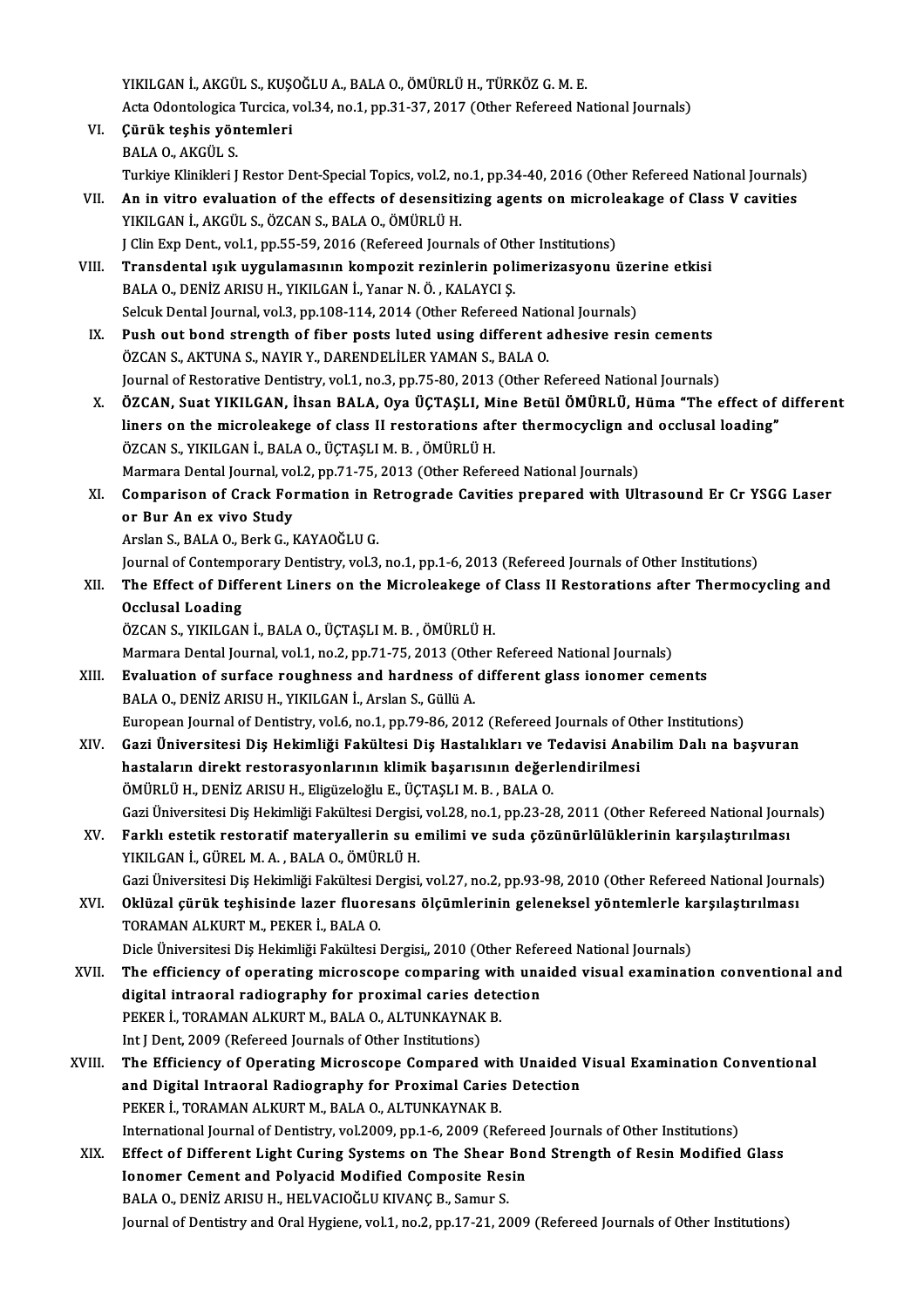| XX.          | Dentin hassasiyeti görülme sıklığı ve olası etiyolojik etkenlerin klinik olarak değerlendirilmesi                |
|--------------|------------------------------------------------------------------------------------------------------------------|
|              | TORAMAN ALKURT M., PEKER İ., SADIK E., BALA O.                                                                   |
|              | Gazi Üniversitesi Diş Hekimliği Fakültesi Dergisi,, 2009 (Other Refereed National Journals)                      |
| XXI.         | Effect of different light curing systems on the shear bond strength on the shear bond strength of                |
|              | resin modified glass ionomer cement and polyacid modified composite resin                                        |
|              | BALA O., DENİZ ARISU H., HELVACIOĞLU KIVANÇ B., sara s.                                                          |
|              | J. Dent. Oral Hygiene, 2009 (Refereed Journals of Other Institutions)                                            |
| XXII.        | Farklı polimerizasyon şekillerinin ormoser esaslı rezin restoratif materyalin sitotoksisitesi üzerine            |
|              | etkisi in vitro                                                                                                  |
|              | BALA O., DENİZ ARISU H., TÜRKÖZ G. M. E., Yılmaz Ş.                                                              |
|              | Gazi Üniversitesi Dişhekimliği Fakültesi Dergisi, vol.25, pp.31-37, 2008 (Other Refereed National Journals)      |
| XXIII.       | Kompozit rezinlerin polimerizasyon derinliği üzerine farklı polimerizasyon teknikleri ve rengin etkisi           |
|              | BALA O., ÜÇTAŞLI M. B., DENİZ ARISU H.                                                                           |
|              | Gazi Üniversitesi Dişhekimliği Fakültesi Dergisi, vol.25, pp.7-14, 2008 (Other Refereed National Journals)       |
| XXIV.        | Halojen veya LED ışık kaynakları ile sertleştirilen farklı restoratif materyallerin Barcoll sertlikleri          |
|              | DENİZ ARISU H., BALA O., ÜÇTAŞLI M. B.                                                                           |
|              | Gazi Üniversitesi Dişhekimliği Fakültesi Dergisi, vol.25, pp.19-23, 2008 (Other Refereed National Journals)      |
| XXV.         | "Cam iyonomer siman ve poliasit modifiye kompozit rezinlerin florid salma özellikleri"                           |
|              | DENİZ ARISU H., BALA O., ÜÇTAŞLI M. B., KALAYCI Ş.                                                               |
|              | Gazi Üniversitesi Diş Hekimliği Fakültesi Dergisi, vol.2007, pp.157-161, 2007 (Other Refereed National Journals) |
| XXVI.        | Aproksimal çürük görülme sıklığının gözle muayene ve radyolojik olarak değerlendirilmesi                         |
|              | PEKER İ., TORAMAN ALKURT M., GÜLTEN U., BALA O.                                                                  |
|              | Gazi Üniversitesi Diş Hekimliği Fakültesi Dergisi, 2007 (Other Refereed National Journals)                       |
| XXVII.       | Cam iyonomer siman ve poliasit modifiye kompozit rezinlerin florid salımı                                        |
|              | DENİZ ARISU H., BALA O., ÜÇTAŞLI M. B., KALAYCI Ş.                                                               |
|              | Gazi Üniversitesi Dişhekimliği Fakültesi Dergisi, vol.24, pp.157-161, 2007 (Other Refereed National Journals)    |
| XXVIII.      | Nd YAG lazer uygulamasının osteoblast hücre aktivitesi üzerine etkisi                                            |
|              | DENİZ ARISU H., TÜRKÖZ G. M. E., BALA O.                                                                         |
|              | Gazi Üniversitesi Dişhekimliği Fakültesi Dergisi, vol.24, pp.9-16, 2007 (Other Refereed National Journals)       |
| XXIX.        | Amelogenezis İmperfektanın Kompozit Rezinlerle Tedavisi: Bir Vaka Raporu                                         |
|              | ATASOY ULUSOY Ö. İ., BALA O., görgül g.                                                                          |
|              | Ankara Üniversitesi Diş Hekimliği Fakültesi Dergisi, vol.34, pp.33-37, 2007 (Other Refereed National Journals)   |
| XXX.         | Assessment of morphological changes and permeability of apical dentin surfaces induced by Nd Yag                 |
|              | laser irradiation through retrograde cavity surfaces                                                             |
|              | DENİZ ARISU H., BALA O., Alimzhanova G., TÜRKÖZ G. M. E.                                                         |
|              | J Contemp Dent Pract, vol.5, no.2, pp.102-113, 2004 (Refereed Journals of Other Institutions)                    |
| <b>XXXI</b>  | Amalgam restorasyonların değiştirilme nedenlerinin in vivo olarak araştırılması                                  |
|              | TORAMAN ALKURT M., PEKER İ., BALA O.                                                                             |
|              | Türkiye Klinikleri Diş Hekimliği Bilimleri Dergisi,, 2004 (Other Refereed National Journals)                     |
| <b>XXXII</b> | Retrograd dolgu maddesi olarak poliasit modifiye kompozit rezinlerin kullanımının radyografik                    |
|              | olarak değerlendirilmesi                                                                                         |
|              | DENIZ ARISU H., BALA O., ÇANKAL D. A.                                                                            |
|              | Gazi Üniversitesi Dişhekimliği Fakültesi Dergisi, vol.21, pp.173-179, 2004 (Other Refereed National Journals)    |
| XXXIII.      | Kök kanal boyutunun belirlenmesinde radyovizyografi ve konvansiyonel radyografik filmlerin in                    |
|              | vitro olarak karşılaştırılması                                                                                   |
|              | TORAMAN ALKURT M., DENİZ ARISU H., BALA O.                                                                       |
|              | Gazi Üniversitesi Dişhekimliği Fakültesi Dergisi, vol.20, pp.17-21, 2003 (Other Refereed National Journals)      |
| XXXIV.       | The microleakage of Class II cavities restored with pacable composite resins                                     |
|              | ÜÇTAŞLI M. B., BALA O.                                                                                           |
|              | J Contemp Dent Pract, vol.5, pp.1-8, 2003 (Refereed Journals of Other Institutions)                              |
| XXXV.        | Kök kanal tedavisinde Nd YAG lazer kullanımının apikal sızıntı üzerine etkisi                                    |
|              |                                                                                                                  |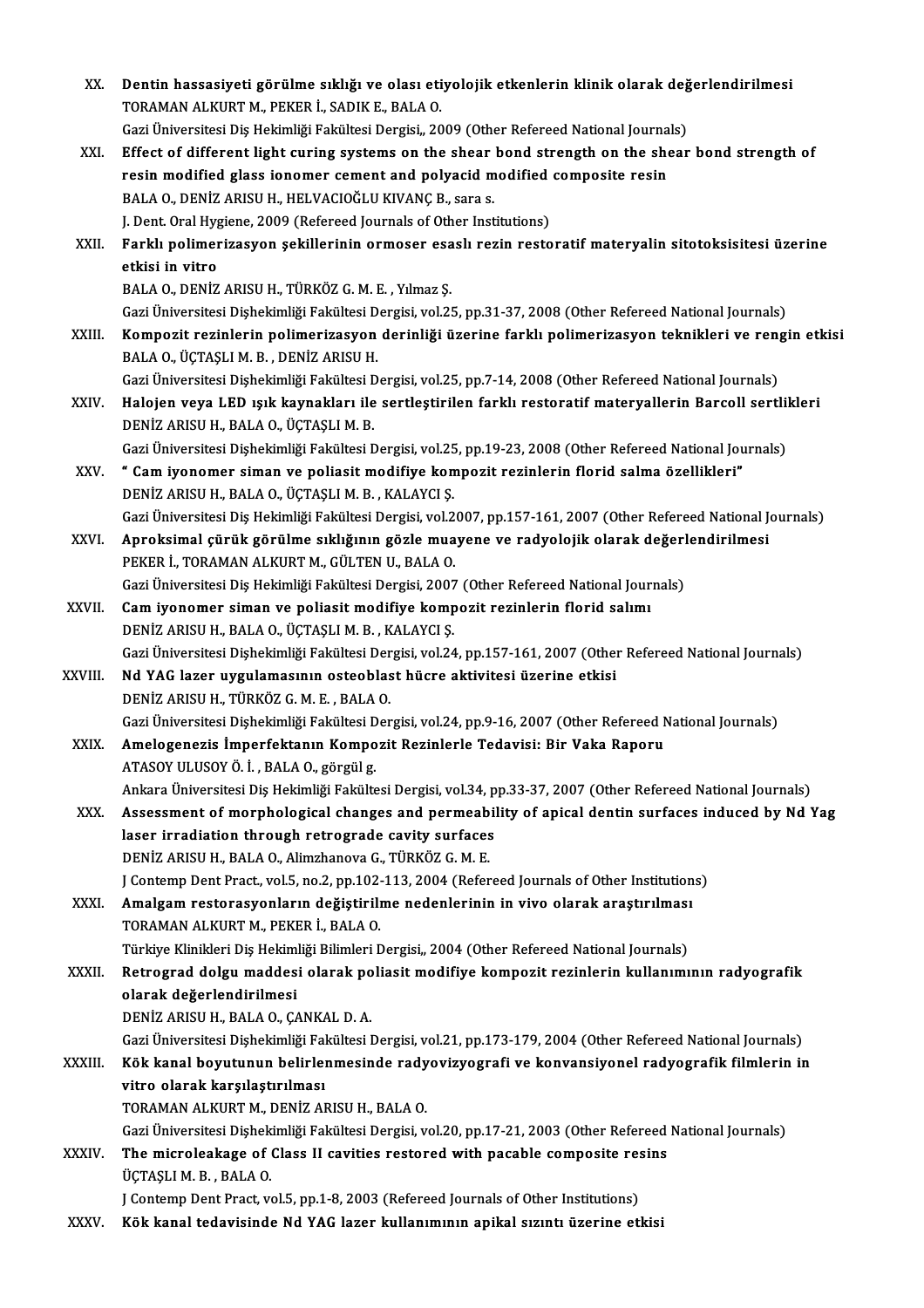BALA O., Güliz G., HELVACIOĞLU KIVANÇ B., MADEN M.

BALA O., Güliz G., HELVACIOĞLU KIVANÇ B., MADEN M.<br>gazi üniversitesi Diş Hekimliği Fakültesi Dergisi, vol.19, no.2, pp.19-22, 2002 (Other Refereed National Journals)<br>Bazı Ağız Galkalama Salüsyanlanının Antimikrabiyal Etkil XXXVI. Bazı Ağız Çalkalama Solüsyonlarının Antimikrobiyal Etkilerinin Değerlendirilmesi gazi üniversitesi Diş Hekimliği Fakültesi Dergisi, vol.19, no.2, pp.1<br>Bazı Ağız Çalkalama Solüsyonlarının Antimikrobiyal Etkile<br>ERTEN CAN S. H. , BALA O., AYHAN H., NALBANT L., EMEKDAŞ G.<br>Atatürk Üniv. Dishek Fek DerC. vol Bazı Ağız Çalkalama Solüsyonlarının Antimikrobiyal Etkilerinin Değerlendirilmesi<br>ERTEN CAN S. H. , BALA O., AYHAN H., NALBANT L., EMEKDAŞ G.<br>Atatürk Üniv. Dişhek.Fak.DerG, vol.7, no.1, pp.32-35, 1997 (Other Refereed Nation

- ERTEN CAN S. H. , BALA O., AYHAN H., NALBANT L., EMEKDAŞ G.<br>Atatürk Üniv. Dişhek.Fak.DerG, vol.7, no.1, pp.32-35, 1997 (Other Refereed National<br>XXXVII. Ön Diş Kırıklarının Orjinal Diş Parçası Kullanılarak Yapılan Restorasy Atatürk Üniv. Dişhek.Fak.DerG, vol.7, no.1, pp.32-35, 1997 (Ot<br>Ön Diş Kırıklarının Orjinal Diş Parçası Kullanılarak Ya<br>DARENDELİLER YAMAN S., BALA O., ALAÇAM T., KINOĞLU T.<br>C.Ü. Dishek. Fak. Der. vol.9, no.2, np.199, 205, Ön Diş Kırıklarının Orjinal Diş Parçası Kullanılarak Yapılan Restorasyonu<br>DARENDELİLER YAMAN S., BALA O., ALAÇAM T., KINOĞLU T.<br>G.Ü. Dişhek. Fak. Der., vol.9, no.2, pp.199-205, 1992 (Other Refereed National Journals) DARENDELİLER YAMAN S., BALA 0., ALAÇAM T., KINOĞLU T.<br>G.Ü. Dişhek. Fak. Der., vol.9, no.2, pp.199-205, 1992 (Other Refereed National Journals)<br>XXXVIII. Endodontik Tedavi Sonrası Ağrı Kontrolünde Naproksen Sodyumun Kull
- G.Ü. Dişhek. Fak. Der., vol.9, no.2, pp.199-205, 1992 (Other R.<br>Endodontik Tedavi Sonrası Ağrı Kontrolünde Naprok:<br>ALAÇAM T., GÖRGÜL G., DARENDELİLER YAMAN S., BALA O.<br>Cari Ün DisHeltimliği Fekültesi Dergisi vol.8, no.2, n ALAÇAM T., GÖRGÜL G., DARENDELİLER YAMAN S., BALA O.<br>Gazi Ün. DişHekimliği Fakültesi Dergisi, vol.8, no.2, pp.1-19, 1991 (Other Refereed National Journals)

### Books&Book Chapters

- I. REZİN KOMPOZİT İNLEY RESTORASYONLAR ÇelikA.,AkgülS.,BalaO. REZİN KOMPOZİT İNLEY RESTORASYONLAR<br>Çelik A., Akgül S., Bala O.<br>in: SAĞLIK BİLİMLERİ Güncel Araştırmalar ve Yeni Eğilimler , Dr. Öğr. Üyesi Ayhan GÜLER, Editor, International<br>Book Chaptar Gatinia pp.95-102-2022 Çelik A., Akgül S., Bala O.<br>in: SAĞLIK BİLİMLERİ Güncel Araştırma<br>Book Chapter, Cetinje, pp.85-102, 2022<br>PEZİN KOMPOZİT PESTORASYONLA in: SAĞLIK BİLİMLERİ Güncel Araştırmalar ve Yeni Eğilimler , Dr. Öğr. Üyesi Ayhan GÜLER, Editd<br>Book Chapter, Cetinje, pp.85-102, 2022<br>II. REZİN KOMPOZİT RESTORASYONLARDA TAMİR VE TAMİRİ ETKİLEYEN FAKTÖRLER<br>Celislan z. AKÇÜ
- Book Chapter, Cetinje, pp.85-102, 2022<br>II. REZIN KOMPOZIT RESTORASYONLARDA TAMIR VE TAMIRI ETKILEYEN FAKTÖRLER<br>calışkan z., AKGÜL S., BALA O. REZİN KOMPOZİT RESTORASYONLARDA TAMİR VE TAMİRİ ETKİLEYEN FAKTÖRLER<br>çalışkan z., AKGÜL S., BALA O.<br>in: SAĞLIK BİLİMLERİNDE ARAŞTIRMA VE DEĞERLENDİRMELER - III, evereklioğlu cem, Editor, Gece Kitaplığı,<br>Ankara, pp.95, 321, çalışkan z., AKGÜL S., BAL<br>in: SAĞLIK BİLİMLERİNDI<br>Ankara, pp.95-221, 2021

# Ankara, pp.95-221, 2021<br>Refereed Congress / Symposium Publications in Proceedings

I. THE EFFECT OF APPLYING DIFFERENT TREATMENT PROTOCOLS ON RESIN COMPOSITE SURFACES EXPOSED TO DIFFERENT AGING TIMES ON BOND STRENGTH ÇALIŞKANZ.,AKGÜL S.,GÜNDOĞDUC.,BALAO. EXPOSED TO DIFFERENT AGING TIMES ON BOND S<br>CALISKAN Z., AKGÜL S., GÜNDOĞDU C., BALA O.<br>11th ConsEuro Congress, Antalya, Turkey, 04 April 2022<br>Üst Cano Ön Bölge Disstemalarının Bogin Kompozii II. Üst Çene Ön Bölge Diastemalarının Rezin Kompozit ile Tedavisi<br>Çelik A., Akgül S., Bala O. 11th ConsEuro Congres:<br>Üst Çene Ön Bölge Di:<br>Çelik A., Akgül S., Bala O.<br>ULUSLARARASI TIR YAS

Üst Çene Ön Bölge Diastemalarının Rezin Kompozit ile Tedavisi<br>Çelik A., Akgül S., Bala O.<br>ULUSLARARASI TIP, YAŞAM BİLİMLERİ VE SAĞLIK HİZMETLERİ KONGRESİ, Ankara, Turkey, 21 - 23 February<br>2022 pp.60 Celik A., Akgi<br>ULUSLARAR<br>2022, pp.69<br>Eiberle güe ULUSLARARASI TIP, YAŞAM BİLİMLERİ VE SAĞLIK HİZMETLERİ KONGRESİ, Ankara, Turkey, 21 - 23 February<br>2022, pp.69<br>III. Fiberle güçlendirilmiş rezin tutuculu kompozit ile lateral diş eksikliğinin restorasyonu:olgu sunumu<br>CALISK

2022, pp.69<br>Fiberle güçlendirilmiş rezin t<br>ÇALIŞKAN Z., AKGÜL S., BALA O.<br>PDD Kış serrestümu ve Anabili Fiberle güçlendirilmiş rezin tutuculu kompozit ile lateral diş eksikliğinin resto<br>ÇALIŞKAN Z., AKGÜL S., BALA O.<br>RDD Kış sempozyumu ve Anabilim Dalları Toplantısı, Konya, Turkey, 17 December 2021<br>Diastemaların direkt rezin

RDD Kis sempozyumu ve Anabilim Dalları Toplantısı, Konya, Turkey, 17 December 2021

- CALIŞKAN Z., AKGÜL S., BALA O.<br>RDD Kış sempozyumu ve Anabilim Dalları Toplantısı, Konya, Turkey, 17 Decer<br>IV. Diastemaların direkt rezin kompozit restorasyon ile rehabilitasyonu<br>celik a., AKGÜL S., BALA O. Diastemaların direkt rezin kompozit restorasyon ile rehabilitasyonu<br>çelik a., AKGÜL S., BALA O.<br>RDD Kış sempozyumu ve Anabilim Dalları Toplantısı, Konya, Turkey, 17 December 2021<br>Anterier Midline Diestema: Etiology and Tre celik a., AKGÜL S., BALA O.<br>RDD Kış sempozyumu ve Anabilim Dalları Toplantısı, Konya, Turkey, 17 December 2<br>V. Anterior Midline Diastema: Etiology and Treatment Options- Case Report<br>Celik A. Akgül S. Bala O.
- RDD Kış sempozyumu v<br><mark>Anterior Midline Dias</mark><br>Çelik A., Akgül S., Bala O.<br>PPD KIS SEMPOZYUML Anterior Midline Diastema: Etiology and Treatment Options- Case Report<br>Çelik A., Akgül S., Bala O.<br>RDD KIŞ SEMPOZYUMLARI VE ANABİLİMDALLARI TOPLANTISI, Konya, Turkey, 17 - 19 December 2021<br>Anterior Tek Die Eksikliğinin Eib
- Çelik A., Akgül S., Bala O.<br>RDD KIŞ SEMPOZYUMLARI VE ANABİLİMDALLARI TOPLANTISI, Konya, Turkey, 17 19 December 2021<br>VI. Anterior Tek Diş Eksikliğinin Fiber Adeziv Köprü İle Estetik Rehabilitasyonu: Olgu Sunumu 4 Ay RDD K<br>Anteri<br>Takip<br>CÜNDO Anterior Tek Diş Eksik<br>Takip<br>GÜNDOOGDU C., BALA O.<br>Türk Dishekimleri Birliği

Türk Dişhekimleri Birliği 25. Uluslararası Dişhekimliği Kongresi ve Expodental, İstanbul, Turkey, 4 - 07 September<br>2019 GÜND<br>Türk I<br>2019<br>Kama Türk Dişhekimleri Birliği 25. Uluslararası Dişhekimliği Kongresi ve Expodental, İstanbul<br>2019<br>VII. Kama Şeklindeki Lateral Dişlerin Rezin Kompozit ile Estetik Rehabilitasyonu<br>KAM Z, PALA O

2019<br>Kama Şeklinde<br>KAM Z., BALA O.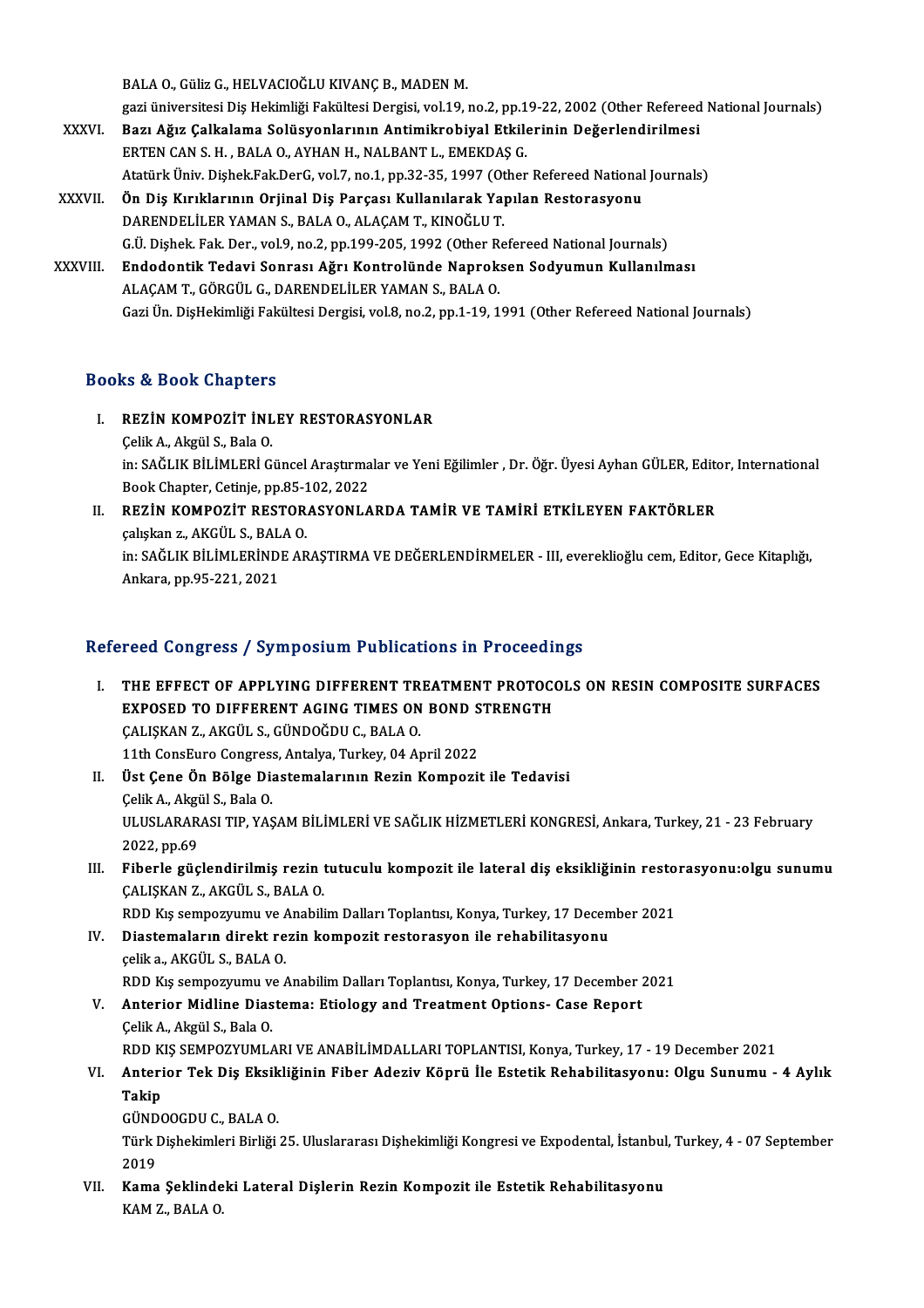Türk Dişhekimleri Birliği 25. Uluslararası Dişhekimliği Kongresi ve Expodental, İstanbul, Turkey, 4 - 07 September<br>2019 Türk I<br>2019<br>Berin Türk Dişhekimleri Birliği 25. Uluslararası Dişhekimliği Kongresi ve Expodental, İstan<br>2019<br>VIII. Rezin Kompozit Kullanılarak Mine Hipoplazisinin Estetik Rehabilitasyonu<br>AİSA A.M., BALA O

# 2019<br>Rezin Kompozit K<br>AİSA A. M. , BALA O.<br>Türk Diskeltimleri B Rezin Kompozit Kullanılarak Mine Hipoplazisinin Estetik Rehabilitasyonu<br>AİSA A. M. , BALA O.<br>Türk Dişhekimleri Birliği 25. Uluslararası Dişhekimliği Kongresi ve Expodental, İstanbul, Turkey, 4 - 07 September<br>2019

AİSA<br>Türk I<br>2019<br>Anabi Türk Dişhekimleri Birliği 25. Uluslararası Dişhekimliği Kongresi ve Expodenta<br>2019<br>IX. Anahtar Tekniğiyle Ön Bölge Estetik Rehabilitasyonu: Olgu Sunumu<br>KAM 7, BALA O

# 2019<br><mark>Anahtar Tekni</mark><br>KAM Z., BALA O.<br>2. Uluslararası S. KAM Z., BALA O.<br>2. Uluslararası Sempozyum "Cürümeden Koru", İstanbul, Turkey, 26 - 27 April 2019

X. Gazi Üniversitesi Diş Hekimliği Fakültesi Restoratif Diş Tedavisi AnabilmDalı Kliniğine Başvuran 2. Uluslararası Sempozyum "Çürümeden Koru", İstanbul, Turkey, 26 - 27 April<br>Gazi Üniversitesi Diş Hekimliği Fakültesi Restoratif Diş Tedavisi Anab<br>Hastalarda Dentin Hassasiyetinin Değerlendirilmesi: Anket Çalışması<br>BALA O. Gazi Üniversitesi Diş Hekimliği Fakült<br>Hastalarda Dentin Hassasiyetinin Değ<br>BALA 0., AKGÜL S., GÜNDOĞDU C., KAM Z.<br>Bestertif Dishekimliği Derneği 22 Uluslaraı Hastalarda Dentin Hassasiyetinin Değerlendirilmesi: Anket Çalışması<br>BALA O., AKGÜL S., GÜNDOĞDU C., KAM Z.<br>Restortif Dişhekimliği Derneği 22.Uluslararası Bİlimsel Kongresi, 30 November - 02 December 2018<br>Cari üniversitesi BALA 0., AKGÜL S., GÜNDOĞDU C., KAM Z.<br>Restortif Dişhekimliği Derneği 22.Uluslararası Bİlimsel Kongresi, 30 November - 02 December 2018<br>XI. Gazi üniversitesi Diş Hekimliği Fakültesi Restoratif Diş Tedavisi Anabilim Dalı kl

Restortif Dişhekimliği Derneği 22.Uluslararası Bİlimsel Kongresi, 30 November - 02 December 2018<br>Gazi üniversitesi Diş Hekimliği Fakültesi Restoratif Diş Tedavisi Anabilim Dalı kliniğine başvur:<br>hastalarda dentin hassasiye Gazi üniversitesi Diş Hekimliği<br>hastalarda dentin hassasiyetin<br>Xanadu Resort, Belek-Antalya<br>BALA O AKÇÜL S ÇÜNDOCDU C hastalarda dentin hassasiyetinin değerlendirilmesi: anket çalışması. 30 Kasım -02 Aralık 2018,<br>Xanadu Resort, Belek-Antalya

BALA O., AKGÜL S., GÜNDOGDU C., KAM Z.

Restoratif Dişhekimliği Derneği 22. Uluslararası Bilimsel Kongresi, Antalya, Turkey, 30 October - 02 December<br>2018 Restoratif Dişhekimliği Derneği 22. Uluslararası Bilimsel Kongresi, Antalya, Turkey, 30 October - 02 Decembe<br>2018<br>XII. Travmaya bağlı anterior tek diş kırık vakasının silikon anahtar ile estetik rehebilitasyonu: Olgu<br>2

2018<br>Travmay<br>sunumu.<br>Günderdı Travmaya bağlı anterior tek d<br>sunumu.<br>Gündogdu C., BOYDAŞ F., BALA O.<br>TDP 24 Huslararsı Dishekimliği v <mark>sunumu.</mark><br>Gündogdu C., BOYDAŞ F., BALA O.<br>TDB 24. Uluslararsı Dişhekimliği Kongresi, Ankara, Turkey, 27 - 29 September 2018<br>Mandibular Molar Dislare Uvaylanan Endekran restarasyonların Kırılma d

# Gündogdu C., BOYDAŞ F., BALA O.<br>TDB 24. Uluslararsı Dişhekimliği Kongresi, Ankara, Turkey, 27 - 29 September 2018<br>XIII. Mandibular Molar Dişlere Uygulanan Endokron restorasyonların Kırılma dayanımlarının<br>karsılastırılm TDB 24. Uluslarars<br>Mandibular Mola<br>karşılaştırılması.<br>rasim f. ÖMÜDI Ü.L Mandibular Molar Dişlere Uygulanan<br>karşılaştırılması.<br>rasim f., ÖMÜRLÜ H., ÜÇTAŞLI S., BALA O.<br>Besteratif Dishekimliği Derneği 21, Ulusla **karşılaştırılması.**<br>rasim f., ÖMÜRLÜ H., ÜÇTAŞLI S., BALA O.<br>Restoratif Dişhekimliği Derneği 21. Uluslararası Bilimsel Kongresi, Eskişehir, Turkey, 1 - 03 December 2017<br>MTA (Corkamed), diş ranklanmesi üzerine etkişinin do

- rasim f., ÖMÜRLÜ H., ÜÇTAŞLI S., BALA O.<br>Restoratif Dişhekimliği Derneği 21. Uluslararası Bilimsel Kongresi, Eskişehir, Turkey, 1 03 Decem<br>XIV. MTA (Cerkamed) diş renklenmesi üzerine etkisinin değerlendirilmesi:In-Vıtro MTA (Cerkamed) diş renklenmesi üzerine etkisinin değerlendirilmesi:In-Vıtro çalışma<br>KEDİCİ ALP C., ALTINIŞIK H., YIKILGAN İ., BALA O. RestoratifDişhekimliğiDerneği21.UluslararasıBilimselKongresi,Eskişehir,Turkey,01December 2017
- KEDİCİ ALP C., ALTINIŞIK H., YIKILGAN İ., BALA O.<br>Restoratif Dişhekimliği Derneği 21. Uluslararası Bilimsel Kongresi, Eskişehir, Turkey, 01 December 20<br>XV. MTA (Cerkamed)'in diş renklenmesi üzerine etkisinin değerlendi KEDİCİ ALP C., ALTINIŞIK H., YIKILGAN İ., BALA O.<br>RESTORATİF DİS TEDAVİSİ DERNEĞİ KONGRESİ, Turkey, 1 - 03 December 2017 MTA (Cerkamed)'in diş renklenmesi üzerine etkisinin değerlendirilmes<br>KEDİCİ ALP C., ALTINIŞIK H., YIKILGAN İ., BALA O.<br>RESTORATİF DİŞ TEDAVİSİ DERNEĞİ KONGRESİ, Turkey, 1 - 03 December 2017<br>Farklı Balimarizasyon Masafaları

## KEDİCİ ALP C., ALTINIŞIK H., YIKILGAN İ., BALA O.<br>RESTORATİF DİŞ TEDAVİSİ DERNEĞİ KONGRESİ, Turkey, 1 - 03 December 2017<br>XVI. Farklı Polimerizasyon Mesafelerinde Polimerize Edilen Bulk Kompozitlerin Pulpa Hücreleri Üze RESTORATİF DİŞ 1<br>Farklı Polimeriz:<br>Sitotoksik Etkisi<br>KEDİCİ ALB GUEEL Farklı Polimerizasyon Mesafelerinde Polimerize Edilen Bulk<br>Sitotoksik Etkisi<br>KEDİCİ ALP C., FERDA A. P. , YIKILGAN İ., ALP Y., AKGÜL S., BALA O.<br>Türk Diskeltimleri Birliği?? Uluslararesı Diskeltimliği Kongresi ?1 S Sitotoksik Etkisi<br>KEDİCİ ALP C., FERDA A. P. , YIKILGAN İ., ALP Y., AKGÜL S., BALA O.<br>Türk Dişhekimleri Birliği23. Uluslararası Dişhekimliği Kongresi, 21 September 2017 - 24 January 2018

KEDİCİ ALP C., FERDA A. P. , YIKILGAN İ., ALP<br>Türk Dişhekimleri Birliği23. Uluslararası Dişhe<br>XVII. Kompozit Rezinlerde Güncel Yaklaşımlar<br>PALA Q Türk Diş<br><mark>Kompo</mark>z<br>BALA O.<br>Oral Ara

BALA O.<br>Oral Araştırma Derneği (ORAD) 1. Uluslararası Kongresi, Ankara, Turkey, 18 - 20 November 2016

## BALA O.<br>20 Oral Araştırma Derneği (ORAD) 1. Uluslararası Kongresi, Ankara, Turkey, 18 - 20 November<br>27 YVIII. ÇÜRÜK TEŞHİS YÖNTEMLERİNİN MİNE SEVİYESİNDEKİ ÇÜRÜKLERİNTESPİTİNDEKİ<br>27 DEREORMANSI ARININ DEĞERI ENDİRİL ME Oral Araştırma Derneği (ORAD) 1. Uluslararası Kongresi, Ankara, Turkey, 18 - 20 November 2016<br>ÇÜRÜK TEŞHİS YÖNTEMLERİNİN MİNE SEVİYESİNDEKİ ÇÜRÜKLERİNTESPİTİNDEKİ<br>PERFORMANSLARININ DEĞERLENDİRİLMESİNDE EŞİK DEĞERLERİNBELİR ÇÜRÜK TE<br>PERFORM<br>ÇALIŞMA PERFORMANSLARININ DEĞI<br>ÇALIŞMA<br>AKGÜL S., YIKILGAN İ., BALA O.<br>Bestaratif Dis Hekimliği Derneğ ÇALIŞMA<br>AKGÜL S., YIKILGAN İ., BALA O.<br>Restoratif Diş Hekimliği Derneği 20. Uluslararsı Bilimsel Kongresi, İstanbul, Turkey, 27 - 28 October 2016<br>Cürük techis yöntemlerinin mine seyiyesindeki gürüklerin tesnitindeki perfor

## AKGÜL S., YIKILGAN İ., BALA O.<br>Restoratif Diş Hekimliği Derneği 20. Uluslararsı Bilimsel Kongresi, İstanbul, Turkey, 27 - 28 October 20<br>XIX. Çürük teşhis yöntemlerinin mine seviyesindeki çürüklerin tespitindeki perform Restoratif Diş Hekimliği Derneği 20. Uluslararsı Bilimsel Kongresi, İstanbul, '<br>Çürük teşhis yöntemlerinin mine seviyesindeki çürüklerin tespitind<br>değerlendirilmesinde eşik değerlerin belirlenmesi in vitro çalişma<br>AKÇİL S. Çürük teşhis yön<br>değerlendirilmes<br>AKGÜL S., BALA O.<br>Besteratif Disbekin değerlendirilmesinde eşik değerlerin belirlenmesi in vitro çalişma<br>AKGÜL S., BALA O.<br>Restoratif Dişhekimliği Derneği 20. Uluslararası Bilimsel Kongresi, İstanbul, Turkey, 27 - 28 October 2016

# AKGÜL S., BALA O.<br>Restoratif Dişhekimliği Derneği 20. Uluslararası Bilimsel Kongresi, İstanbul, Turkey, 27 - 28 October 2016<br>XX. Yıldırım G Bala O Kompozit materyallerin farkli kaide materyallerine bağlanmasinin in vitro o Restoratif Dişhekimliği Derneği 20. Uluslararası Bilimsel Kongresi, İs<br>Yıldırım G Bala O Kompozit materyallerin farkli kaide mater<br>incelenmesi 27 28 Ekim 2016 Point Barbaros Hotel İstanbul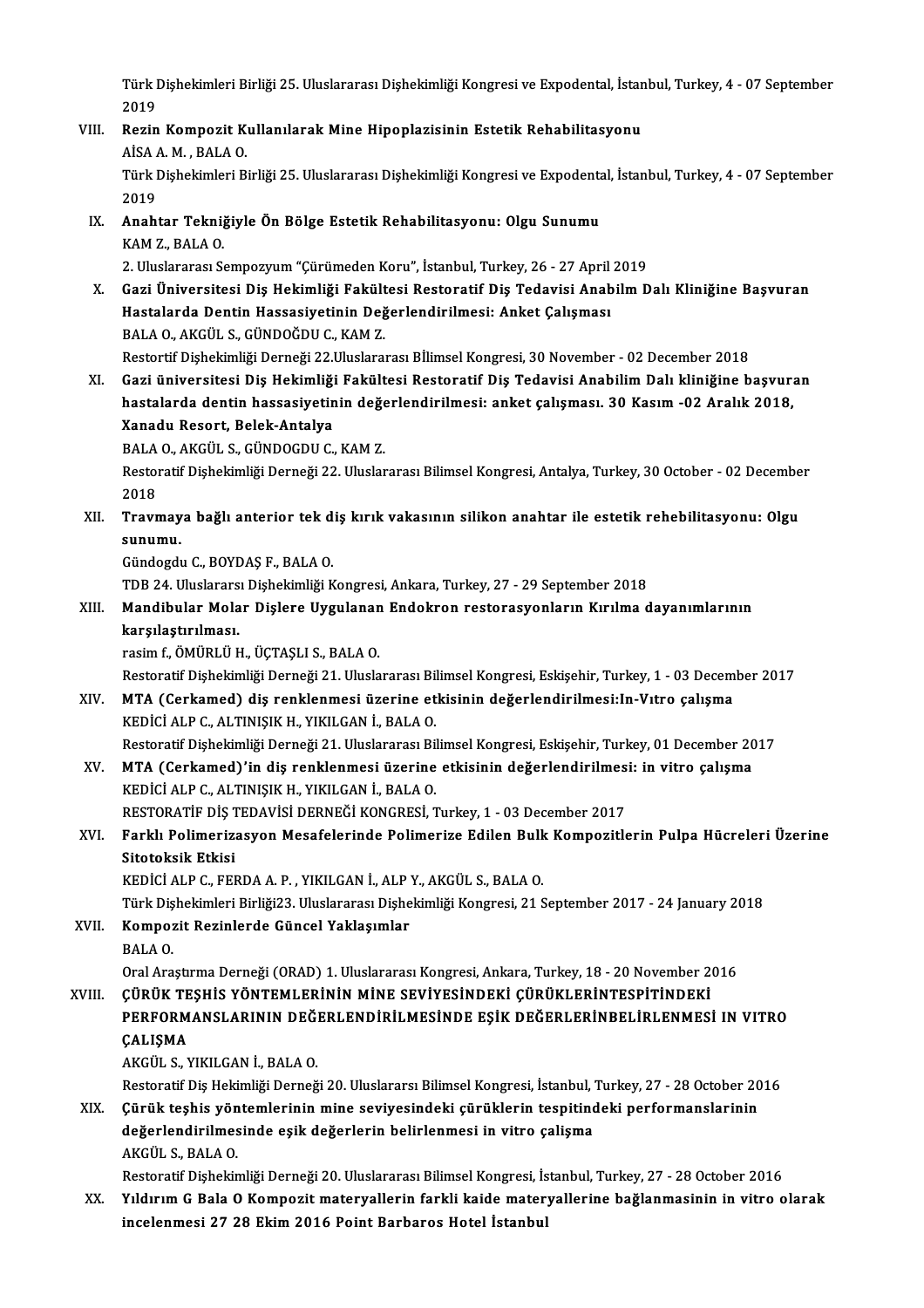YILDIRIM DUMAN J. G., BALA O.

YILDIRIM DUMAN J. G. , BALA O.<br>Restoratif Dişhekimliği Derneği 20. Uluslararası Bilimsel Kongresi, İstanbul, Turkey, 27 - 28 October 2016<br>Evaluation of Avvananese of Dental Workers rektad te Starilization and Disinfection YILDIRIM DUMAN J. G. , BALA 0.<br>Restoratif Dişhekimliği Derneği 20. Uluslararası Bilimsel Kongresi, İstanbul, Turkey, 27 - 28 Octol<br>XXI. Braluation of Awareness of Dental Workers related to Sterilization and Disinfection Restoratif Dişhekimliği Derneği 20. Ulusl<br>**Evaluation of Awareness of Dental**<br>AKCA G., AKCA A. E. , Türkan P., BALA O.<br>Uluslararesı Katılımlı U. Biyesidel Kongre

Evaluation of Awareness of Dental Workers related to Sterilization<br>AKCA G., AKCA A. E. , Türkan P., BALA O.<br>Uluslararası Katılımlı II. Biyosidal Kongresi, Turkey, 9 - 13 November 2015<br>Evaluation Of Different Diagnestis Mat

AKCA G., AKCA A. E. , Türkan P., BALA O.<br>Uluslararası Katılımlı II. Biyosidal Kongresi, Turkey, 9 - 13 November 2015<br>XXII. Biyosidal Caries Lesions AKGÜL S., YIKILGAN İ., BALA O. Uluslararası Katılımlı II. Biyosid:<br>**Evaluation Of Different Diag**<br>AKGÜL S., YIKILGAN İ., BALA O.<br>47. Mesting of the Continental E Evaluation Of Different Diagnostic Methods On Detection Of Incipient Occlusal Caries Lesions<br>AKGÜL S., YIKILGAN İ., BALA O.<br>47. Meeting of the Continental European Division of the International Association for Dental resea

AKGÜL S., YIKILGAN İ., BALA O.<br>47. Meeting of the Continental European Division<br>Antalya, Turkey, 15 - 17 October 2015, pp.177<br>The offect of the curing distance on degre 47. Meeting of the Continental European Division of the International Association for Dental resear<br>Antalya, Turkey, 15 - 17 October 2015, pp.177<br>XXIII. The effect of the curing distance on degree of conversion of bulk fil

- Antalya, Turkey, 15 17 October 2015, pp.177<br>The effect of the curing distance on degree of co<br>YIKILGAN İ., ZORBA Y. O. , AKGÜL S., ÖZCAN S., BALA O.<br>47 Meeting of the Continental European Division of the 47. Meeting of the Continental European Division of the International Association for Dental research (CED-IADR),<br>Antalya, Turkey, 15 - 17 October 2015, pp.95 YIKILGAN İ, ZORBA Y.O., AKGÜL S., ÖZCAN S., BALA O. 47. Meeting of the Continental European Division of the International Association for Dental research (CED-<br>Antalya, Turkey, 15 - 17 October 2015, pp.95<br>XXIV. Palatinal Duvarı Kırılmış Premolar Dişlere Uygulanan Alternatif
- Antalya, Turkey, 15 17 October 2015, pp.95<br>Palatinal Duvarı Kırılmış Premolar Dişlere Uygulanan Alternatif Ted<br>Kırılma Dayanımlarına Etkilerinin In Vitro Olarak Değerlendirilmesi<br>YIKU CAN İ. Almınan V. Basim E. ÖZCAN S. Palatinal Duvarı Kırılmış Premolar Dişlere Uyg<br>Kırılma Dayanımlarına Etkilerinin In Vitro Ola<br>YIKILGAN İ., Akpınar Y., Rasim F., ÖZCAN S., BALA O.<br>Besteratif Dishekimliği Derneği 10 Uluslaranası Bilin Kırılma Dayanımlarına Etkilerinin In Vitro Olarak Değerlendirilmesi<br>19. YIKILGAN İ., Akpınar Y., Rasim F., ÖZCAN S., BALA O.<br>Restoratif Dişhekimliği Derneği 19. Uluslararası Bilimsel Kongresi, İstanbul, Turkey, 27 - 28 Oct YIKILGAN İ., Akpınar Y., Rasim F., ÖZCAN S., BALA O.<br>Restoratif Dişhekimliği Derneği 19. Uluslararası Bilimsel Kongresi, İstanbul, Turkey, 27 - 28 October 2014<br>XXV. Travmaya bağlı aşırı kron harabiyeti olan dişlerin fi

Restoratif Dişhe<br><mark>Travmaya bağ</mark><br>restorasyonu<br><sup>VII DIPM C-PA</sub></sup> Travmaya bağlı aşı<mark>ı</mark><br>restorasyonu<br>YILDIRIM G., BALA 0.<br>Bestoratif Disheltimliğ restorasyonu<br>YILDIRIM G., BALA O.<br>Restoratif Dişhekimliği Derneği 19. Uluslararası Bilimsel Kongresi, İstanbul, Turkey, 27 - 28 October 2014<br>Farklı polisai yöntemleri uygulanan kompogit regiplerin bloaching sonrası yüzey s

# YILDIRIM G., BALA O.<br>Restoratif Dişhekimliği Derneği 19. Uluslararası Bilimsel Kongresi, İstanbul, Turkey, 27 - 28 October 201<br>XXVI. Farklı polisaj yöntemleri uygulanan kompozit rezinlerin bleaching sonrası yüzey sertl Restoratif Di<mark>ș</mark><br>Farklı polisa<br>incelenmesi<br>vivu CAN İ

YIKILGANİ.,AKGÜL S.,KAMAKH.,ÖZCANS.,BALAO.

Restoratif Dişhekimliği Derneği 19. Uluslararası Bilimsel Kongresi, İstanbul, Turkey, 27 - 28 October 2014

# YIKILGAN İ., AKGÜL S., KAMAK H., ÖZCAN S., BALA O.<br>Restoratif Dişhekimliği Derneği 19. Uluslararası Bilimsel Kongresi, İstanbul, Turkey, 27 - 28 October 20<br>XXVII. Isısal döngü ile yaşlandırma sonrası üç farklı posterior re Restoratif Dişhekimliği Derneği 19. l<br>Isısal döngü ile yaşlandırma sor<br>özelliklerinin değerlendirilmesi<br>HAZAR A AKÇÜL S, YIKU CAN İ. ÖZ Isısal döngü ile yaşlandırma sonrası üç farklı <sub>İ</sub><br>özelliklerinin değerlendirilmesi<br>HAZAR A., AKGÜL S., YIKILGAN İ., ÖZCAN S., BALA O.<br>Pestereti<sup>ç</sup> Dishekimliği Derneği 19. Uluslararası Bilim özelliklerinin değerlendirilmesi<br>HAZAR A., AKGÜL S., YIKILGAN İ., ÖZCAN S., BALA O.<br>Restoratif Dişhekimliği Derneği 19. Uluslararası Bilimsel Kongresi, İstanbul, Turkey, 27 - 28 October 2014<br>Jeyesl döngü ile veslandırma sa

HAZAR A., AKGÜL S., YIKILGAN İ., ÖZCAN S., BALA O.<br>Restoratif Dişhekimliği Derneği 19. Uluslararası Bilimsel Kongresi, İstanbul, Turkey, 27 - 28 October 2014<br>XXVIII. Isısal döngü ile yaşlandırma sonrası üç farklı poste Restoratif Dişhekimliği Derneği 19. l<br>Isısal döngü ile yaşlandırma sor<br>özelliklerinin değerlendirilmesi<br>AKÇÜL S. HAZAR A. YIKU CAN İ. ÖZ Isısal döngü ile yaşlandırma sonrası üç farklı posterior restoratif materyalin yüzey pürüzlülük<br>özelliklerinin değerlendirilmesi<br>AKGÜL S., HAZAR A., YIKILGAN İ., ÖZCAN S., ÜÇTAŞLI M. B. , BALA O.

özelliklerinin değerlendirilmesi<br>AKGÜL S., HAZAR A., YIKILGAN İ., ÖZCAN S., ÜÇTAŞLI M. B. , BALA O.<br>Restoratif Dişhekimliği Derneği 19. Uluslararası Bilimsel Kongresi, İstanbul, Turkey, 27 - 28 October 2014<br>Farklı polisei

# AKGÜL S., HAZAR A., YIKILGAN İ., ÖZCAN S., ÜÇTAŞLI M. B. , BALA O.<br>Restoratif Dişhekimliği Derneği 19. Uluslararası Bilimsel Kongresi, İstanbul, Turkey, 27 - 28 October 2014<br>XXIX. Farklı polisaj yöntemleri uygulanan ko Restoratif Di<mark>ş</mark><br>Farklı polisa<br>incelenmesi<br>KAMAK H. YI Farklı polisaj yöntemleri uygulanan kompozit rezinlerin bleaching sonrası yüzey pürüzlülüğünün<br>incelenmesi<br>KAMAK H., YIKILGAN İ., AKGÜL S., ÖZCAN S., BALA O.

Restoratif Dişhekimliği Derneği 19. Uluslararası Bilimsel Kongresi, İstanbul, Turkey, 27 - 28 October 2014

- XAMAK H., YIKILGAN İ., AKGÜL S., ÖZCAN S., BALA O.<br>Restoratif Dişhekimliği Derneği 19. Uluslararası Bilimsel Kongresi, İstanbul, Turkey, 27 28 October 2014<br>XXX. The effect of dimethyl sulfoxide dmso concentration on bond Restoratif Dişhekimliği Derneği 19. Uluslararası Bilimsel Kongresi, İstanbul, Turkey, 27 - 28<br>The effect of dimethyl sulfoxide dmso concentration on bonding to sound vs car<br>AKİPEK S., SESEOGULLARI DİRİHAN R., BALA O., TJAD The effect of dimethyl sulfoxide dmso concentration on bonding to sound vs<br>AKİPEK S., SESEOGULLARI DİRİHAN R., BALA O., TJADERHANE L., TEZVERGİL MUTLUA<br>The Academy of Dental Materials Annual Meetings, Bologna, Italy, 8 - 1 AKİPEK S., SESEOGULLARI DİRİHAN R., BALA O., TJADERHANE L., TEZVERGİL MUTLUAY A.<br>The Academy of Dental Materials Annual Meetings, Bologna, Italy, 8 - 11 October 2014<br>XXXI. Polidiestama olgularinin kompozit rezin uygulanara
- The Academy of Dental Materials Annual Meetings, Bologna, Ital<br>Polidiestama olgularinin kompozit rezin uygulanarak es<br>YILDIRIM G., BOZTAŞ G., ALPTOSUNOĞLU E., ÖZCAN S., BALA O.<br>20 Hluclararası Dishokimliği Kongresi Kusadas Polidiestama olgularinin kompozit rezin uygulanarak estetik rehab<br>YILDIRIM G., BOZTAŞ G., ALPTOSUNOĞLU E., ÖZCAN S., BALA O.<br>20. Uluslararası Dişhekimliği Kongresi, Kuşadası, Turkey, 29 - 31 May 2014<br>Polidiastama Olguların YILDIRIM G., BOZTAŞ G., ALPTOSUNOĞLU E., ÖZCAN S., BALA O.<br>20. Uluslararası Dişhekimliği Kongresi, Kuşadası, Turkey, 29 - 31 May 2014<br>XXXII. Polidiastema Olgularının Kompozit Rezin Uygulanarak Estetik Rehabilitasyonu O
- 20. Uluslararası Dişhekimliği Kongresi, Kuşadası, Turkey, 29 31 May 2014<br>Polidiastema Olgularının Kompozit Rezin Uygulanarak Estetik Reha<br>Yıldırım G., BOZTAŞ G., ALPTOSUNOĞLU E., ÖZCAN S., BALA O., ÖMÜRLÜ H. Polidiastema Olgularının Kompozit Rezin Uygulanarak E<br>Yıldırım G., BOZTAŞ G., ALPTOSUNOĞLU E., ÖZCAN S., BALA O., Ö<br>TDB 20. Uluslararası Diş Hekimliği Kongresi, 29 - 31 May 2014<br>Üst ön kesen disler arası disatemaların este TDB 20. Uluslararası Diş Hekimliği Kongresi, 29 - 31 May 2014
- XXXIII. Üst ön keser dişler arası diastemaların estetik onarımı olgu sunumu<br>AKİPEK S., YIKILGAN İ., BALA O.

XVII. Diş Hastalıkları ve Tedavisi Anabilim Dalları Toplantısı, Girne, Cyprus (Kktc), 27 - 30 September 2012

AKİPEK S., YIKILGAN İ., BALA O.<br>XVII. Diş Hastalıkları ve Tedavisi Anabilim Dalları Toplantısı, Girne, Cyprus (Kktc), 27 - 30 September 2012<br>XXXIV. Işık Uygulama Süre ve Mesafesinin Bulk fill Kompozit Rezinlerin Polime XVII. Diş Hastalıkları ve Tedavisi Anabilim<br>Işık <mark>Uygulama Süre ve Mesafesinin B</mark><br>AKGÜL S., YIKILGAN İ., ÖZCAN S., BALA O.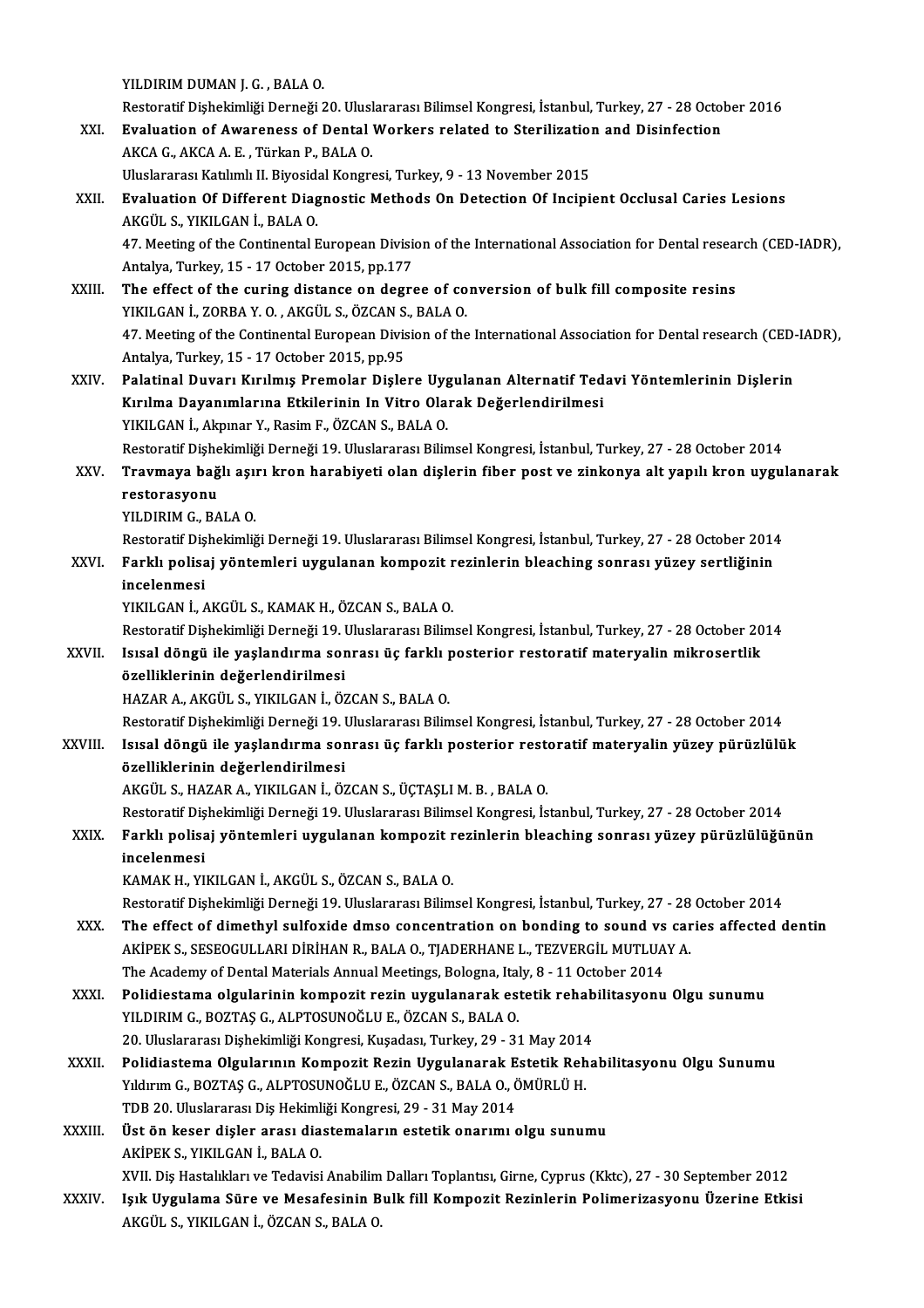XVII. Diş Hastalıkları ve Tedavisi Anabilim Dalları Toplantısı, Turkey, 27 - 30 September 2012<br>Farklı kaide materyallarının kullanımının Sınıf V restanasyonların sırdırmaslığı ürs

XXXV. Farklı kaide materyallerinin kullanımının Sınıf V restorasyonların sızdırmazlığı üzerine etkisi<br>YIKILGAN İ., ARDICLI A., AKİPEK S., BALA O., ÖMÜRLÜ H., TÜRKÖZ G. M. E. XVII. Diş Hastalıkları ve Tedavisi Anabilim Dalları Toplantısı, Turkey, 27 - 3<br>Farklı kaide materyallerinin kullanımının Sınıf V restorasyonlarır<br>YIKILGAN İ., ARDIÇLI A., AKİPEK S., BALA O., ÖMÜRLÜ H., TÜRKÖZ G. M. E.<br>YIJL Farklı kaide materyallerinin kullanımının Sınıf V restorasyonların sızdırmazlığı üzerine etkisi<br>YIKILGAN İ., ARDIÇLI A., AKİPEK S., BALA O., ÖMÜRLÜ H., TÜRKÖZ G. M. E.<br>XVII. Diş Hastalıkları ve Tedavisi Anabilim Dalları To

XXXVI. Işık uygulama süre ve mesafesinin bulk fill kompozit rezinlerin polimerizasyonu üzerine etkisi Girne<br>2012 XVII. D<br>Işık u<mark>:</mark><br>2012<br>A*V*ipr

AKİPEKS.,YIKILGANİ.,ÖZCANS.,BALAO.,KESİKM.

XVII. Diş Hastalıkları ve Tedavisi Anabilim Dalları Toplantısı, Girne, Cyprus (Kktc), 27 - 30 September 2012

- AKİPEK S., YIKILGAN İ., ÖZCAN S., BALA O., KESİK M.<br>XVII. Diş Hastalıkları ve Tedavisi Anabilim Dalları Toplantısı, Girne, Cyprus (Kktc), 27 -<br>XXXVII. Üç farklı restoratif materyalin sertlik ve yüzey pürüzlülüğünün incelen XVII. Diş Hastalıkları ve Tedavisi Anabilim<br>Üç farklı restoratif materyalin sertlik<br>AKİPEK S., ÖZCAN S., YIKILGAN İ., BALA O.<br>Marmara Üniversitesi Uluslararası Dis Hel Marmara Üniversitesi Uluslararası Diş Hekimliği Bilimsel Kongresi, İstanbul, Turkey, 30 August - 01 September<br>2012 AKİPEK S., ÖZCAN S., YIKILGAN İ., BALA O.
- XXXVIII. İki farkli kendinden pürüzlendirmeli adeziv rezin ve iki farkli restoratif materyal ile restore edilen 2012<br>İki farkli kendinden pürüzlendirmeli adeziv rezin ve iki farkli restoratif materyal ile<br>sinif v kavitelerin mikrosizintisi üzerine hassasiyet giderici ajan kullaniminin etkisi<br>Ariper s, Yiku CAN İ. BALA Q. ÖMÜPLÜ H İki farkli kendinden pürüzlendirmeli ad<br>sinif v kavitelerin mikrosizintisi üzerine<br>AKİPEK S., YIKILGAN İ., BALA O., ÖMÜRLÜ H.<br>Marmara Üniversitesi Uluslararası Dis Heltim Marmara Üniversitesi Uluslararası Diş Hekimliği Bilimsel Kongresi, İstanbul, Turkey, 30 August - 01 September<br>2012 AKİPEK S. YIKILGAN İ. BALA O. ÖMÜRLÜ H.
- Marmara Üniversitesi Uluslararası Diş Hekimliği Bilimsel Kongresi, İstanbul, Turkey, 30 August 01 September<br>2012<br>XXXIX. Ultrasonik uç ve ER CR YSGG lazer ile hazırlanan kök ucu kavitelerinde adeziv tıkamanın bakteri<br> 2012<br>Ultrasonik uç ve ER CI<br>sızıntısı üzerine etkisi<br>APSLAN S. PALA O. A*VC*

sızıntısı üzerine etkisi<br>ARSLAN S., BALA O., AKÇA G., BERK G.

11.UluslararasıTürkEndodontiDerneğiKongresi, İstanbul,Turkey,27 -28April2012

- XL. Farklı Kaide Materyallerinin Sınıf II Kompozit Restorasyonların Mikrosızıntısı Üzerine Etkisi 11. Uluslararası Türk Endodonti Derneği Kongresi, İstanbul,<br>Farklı Kaide Materyallerinin Sınıf II Kompozit Restor<br>BALA O., YIKILGAN İ., ÜÇTAŞLI M. B. , ÖZCAN S., ÖMÜRLÜ H.<br>Karadaniz Telmik Üniversitesi Diş Hekimliği Fekült Farklı Kaide Materyallerinin Sınıf II Kompozit Restorasyonların Mikrosızıntısı Üzerine Etkisi<br>BALA O., YIKILGAN İ., ÜÇTAŞLI M. B. , ÖZCAN S., ÖMÜRLÜ H.<br>Karadeniz Teknik Üniversitesi Diş Hekimliği Fakültesi 15. Diş Hastalık BALA O., YIKILGAN İ., ÜÇTAŞLI M. B. , ÖZ<br>Karadeniz Teknik Üniversitesi Diş Hekin<br>Trabzon, Turkey, 25 - 27 October 2010<br>Push out Bond Strongth of Eiber Be Karadeniz Teknik Üniversitesi Diş Hekimliği Fakültesi 15. Diş Hastalıkları ve Tedavisi Anabilim Dall<br>Trabzon, Turkey, 25 - 27 October 2010<br>XLI. Push out Bond Strength of Fiber Posts Luted Using Different Adhesive Resin Cem
- Trabzon, Turkey, 25 27 October 2010<br>Push out Bond Strength of Fiber Pos<br>ÖZCAN S., AKTUNA S., YAMAN S., BALA O.<br>10 Uluslarense: Türk Endedenti Derneği Push out Bond Strength of Fiber Posts Luted Using Different Adhesive Resin Ceme<br>ÖZCAN S., AKTUNA S., YAMAN S., BALA O.<br>10. Uluslararası Türk Endodonti Derneği Kongresi, İstanbul, Turkey, 23 - 25 September 2010<br>Push Out Bon ÖZCAN S., AKTUNA S., YAMAN S., BALA O.<br>10. Uluslararası Türk Endodonti Derneği Kongresi, İstanbul, Turkey, 23 - 25 September 2010<br>XLII. Push Out Bond Strength of Fiber Post Luted Using Different Adhesive Resin Cements<br>

10. Uluslararası Türk Endodonti Derneği Kongresi, İstanbu<br>Push Out Bond Strength of Fiber Post Luted Using I<br>ÖZCAN S., AKTUNA S., DARENDELİLER YAMAN S., BALA O.<br>10. Uluslararası Türk Endodonti Derneği Kongresi 22., 25. Push Out Bond Strength of Fiber Post Luted Using Different Adhesi<br>ÖZCAN S., AKTUNA S., DARENDELİLER YAMAN S., BALA O.<br>10. Uluslararası Türk Endodonti Derneği Kongresi, 23 - 25 September 2010<br>Evaluation of the antibacterial

ÖZCAN S., AKTUNA S., DARENDELİLER YAMAN S., BALA O.<br>10. Uluslararası Türk Endodonti Derneği Kongresi, 23 - 25 September 2010<br>XLIII. Bvaluation of the antibacterial effects of different adhesives used as root end filling ma 10. Uluslararası Türk Endodo<br>**Evaluation of the antibact**<br>ARSLAN S., AKÇA G., BALA O.<br>10. Uluslararası Türk Endodo Evaluation of the antibacterial effects of different adhesives used as root end fillin<br>ARSLAN S., AKÇA G., BALA O.<br>10. Uluslararası Türk Endodonti Derneği Kongresi, İstanbul, Turkey, 23 - 25 September 2010<br>The investigatio

# ARSLAN S., AKÇA G., BALA O.<br>10. Uluslararası Türk Endodonti Derneği Kongresi, İstanbul, Turkey, 23 - 25 September 2010<br>XLIV. The investigation of wall adaptation of three luting cements using x ray microcomputed tomogr 10. Uluslararası Türk Endodonti Derneği Kongresi, İstanbul, Turkey, 23 - 25 September 2010<br>The investigation of wall adaptation of three luting cements using x ray microcom<br>ct in root canals<br>YIKILGAN İ., UZUN Ö., ÖMÜRLÜ H. The investigation of wall adaptation of three lutin<br>ct in root canals<br>YIKILGAN İ., UZUN Ö., ÖMÜRLÜ H., BALA O., GÜREL M. A.<br>10. Uluslarense: Türk Endedenti Derneği Kongresi, İstanl ct in root canals<br>YIKILGAN İ., UZUN Ö., ÖMÜRLÜ H., BALA O., GÜREL M. A.<br>10. Uluslararası Türk Endodonti Derneği Kongresi, İstanbul, Turkey, 23 - 25 September 2010<br>The investigation of well adentation of three luting coment

XLV. The investigation of wall adaptation of three luting cements using x-ray microcomputed tomography<br>in root canal 10. Uluslararas<br>The investiga<br>in root canal<br>CÜPELMAN in root canal<br>GÜREL M. A. , YIKILGAN İ., UZUN Ö., ÖMÜRLÜ H., BALA O.<br>10th international congress of the turkish endodontic society, İstanbul, Turkey, 23 - 25 September 2010<br>Nd XAC Jazer uygulamasının Ketas Endo nun anikal

GÜRELM.A. ,YIKILGANİ.,UZUNÖ.,ÖMÜRLÜH.,BALAO.

GÜREL M. A. , YIKILGAN İ., UZUN Ö., ÖMÜRLÜ H., BALA O.<br>10th international congress of the turkish endodontic society, İstanbul, Turkey, 23 - 25 Septeml<br>XLVI. Nd YAG lazer uygulamasının Ketac Endo nun apikal sızdırmazlığı ü 10th international congress of the turkish endodontic socie<br>**Nd YAG lazer uygulamasının Ketac Endo nun apikal**<br>BALA O., GÖRGÜL G., HELVACIOĞLU KIVANÇ B., MADEN M.<br>Türk Endodonti Derneği 7, Uluslararası Bilimsel Kangresi 1 Nd YAG lazer uygulamasının Ketac Endo nun apikal sızdırmazlığı üzerindeki etkileri<br>BALA O., GÖRGÜL G., HELVACIOĞLU KIVANÇ B., MADEN M.<br>Türk Endodonti Derneği 7. Uluslararası Bilimsel Kongresi, 19 April 2000 - 21 April 2010

BALA 0., GÖRGÜL G., HELVACIOĞLU KIVANÇ B., MADEN M.<br>Türk Endodonti Derneği 7. Uluslararası Bilimsel Kongresi, 19 April 2000 - 21 April 2010<br>XLVII. Gazi Üniversitesi Diş Hekimliği Fakültesi Diş Hastalıkları ve Tedavisi Türk Endodonti Derneği 7. Uluslararası Bilimsel Kongresi, 19 April 2000 - 21 April 2010<br>Gazi Üniversitesi Diş Hekimliği Fakültesi Diş Hastalıkları ve Tedavisi Anabilim Dalına Ba:<br>Hastaların Direkt ve İndirekt Konservatif D Gazi Üniversitesi I<br>Hastaların Direkt<br>Değerlendirilmesi<br>ÖMÜDI Ü.H. DENİZ ( Hastaların Direkt ve İndirekt Konservatif Diş Restorasyonlarının Klinik Performansının<br>Değerlendirilmesi<br>ÖMÜRLÜ H., DENİZ ARISU H., Eligüzeloğlu E., ÜÇTAŞLI M. B. , BALA O.

- 14.DişHastalıklarıu veTedavisiAnabilimDalarıToplantısı,Ankara,Turkey,15 -18October 2009
- XLVIII. Gazi Üniversitesi Diş Hekimliği Fakültesi Diş Hastalıkları ve Tedavisi Anabilim Dalına başvuran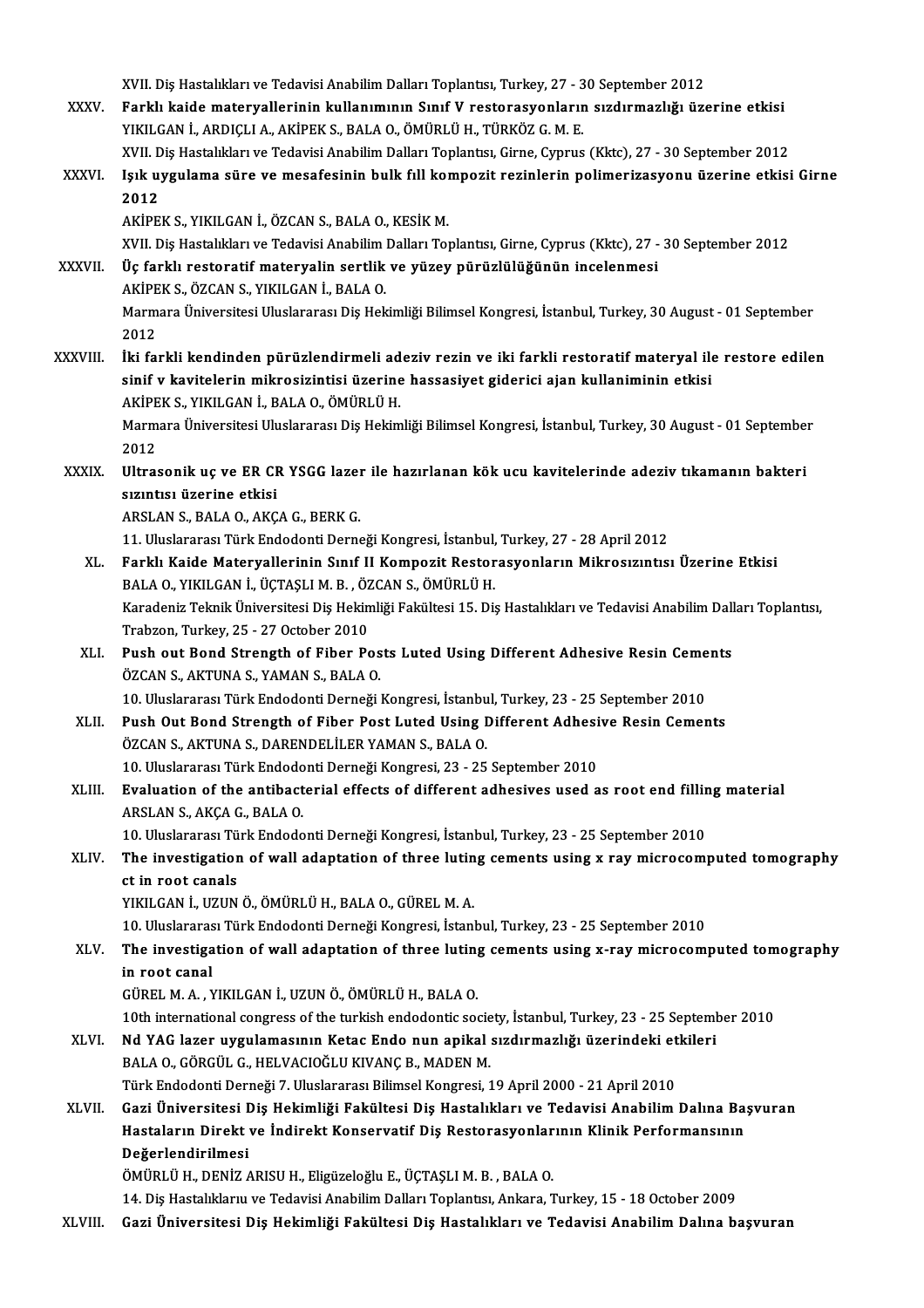|        | hastaların direkt ve indirekt konservatif diş restorasyonlarının klinik performansının                                                                                            |
|--------|-----------------------------------------------------------------------------------------------------------------------------------------------------------------------------------|
|        | değerlendirilmesi                                                                                                                                                                 |
|        | ÖMÜRLÜ H., ARISU H. D., ELİGÜZELOĞLU E., ÜÇTAŞLI M. B., BALA O.                                                                                                                   |
|        | GÜ Diş Hekimliği Fakültesi 14. Diş Hastalıkları ve Tedavisi Anabilim Dalları Toplantısı ve Bilgi Şöleni, Ankara,                                                                  |
|        | Turkey, 15 - 18 October 2009                                                                                                                                                      |
| XLIX.  | Farklı estetik restoratif materyallerin yüzey sertliklerinin zamana bağlı değişimi                                                                                                |
|        | BALA O., ÜÇTAŞLI M. B., ÖZCAN S., BEK Z., YIKILGAN İ.                                                                                                                             |
|        | GÜ Diş Hekimliği Fakültesi 14. Diş Hastalıkları ve Tedavisi Anabilim Dalları Toplantısı ve Bilgi Şöleni, Ankara,                                                                  |
|        | Turkey, 15 - 18 October 2009                                                                                                                                                      |
| L.     | Diş hekimliği 4 ve 5 sınıf öğrencilerinin kompozit rezin hakkındaki bilgilerinin değerlendirilmesi                                                                                |
|        | Anket çalışması                                                                                                                                                                   |
|        | BALA O., ÜÇTAŞLI M. B., DENİZ ARISU H., HELVACIOĞLU KIVANÇ B., YIKILGAN İ.                                                                                                        |
|        | 14. Diş Hastalıkları ve Tedavisi Ana Bilim Dalları Toplantısı ve Bilgi Şöleni, Turkey, 15 - 18 October 2009                                                                       |
| LI.    | İki farklı adeziv sistemin apikal tıkama üzerine etkinliğinin değerlendirilmesi                                                                                                   |
|        | ARSLAN S., BALA O.                                                                                                                                                                |
|        | GÜ Diş Hekimliği Fakültesi 14. Diş Hastalıkları ve Tedavisi Anabilim Dalları Toplantısı ve Bilgi Şöleni, Ankara,                                                                  |
|        | Turkey, 15 - 18 October 2009                                                                                                                                                      |
| LII.   | Diş hekimliği 4 ve 5 sınıf öğrencılerınin kompozit rezin hakkindaki bilgilerinin değerlendirilmesi<br>BALA O., ÜÇTAŞLI M. B., ARISU H., HELVACIOĞLU KIVANÇ B., YIKILGAN İ.        |
|        | GÜ Diş Hekimliği Fakültesi 14. Diş Hastalıkları ve Tedavisi Anabilim Dalları Toplantısı ve Bilgi Şöleni, Ankara,                                                                  |
|        | Turkey, 15 - 18 October 2009                                                                                                                                                      |
| LIII.  | Farklı yapıdaki cam iyonomer simanların florid salınımının incelenmesi                                                                                                            |
|        | BALA O., ARSLAN S., YIKILGAN İ., KALAYCI Ş.                                                                                                                                       |
|        | TDB 16. Uluslararası Dişhekimliği Kongresi Expodental 2009, İstanbul, Turkey, 25 - 27 June 2009                                                                                   |
| LIV.   | Farkli estetik restoratif materyallerin su emilimi ve suda erirliliği                                                                                                             |
|        | YIKILGAN İ., GÜREL M. A., BALA O., ÖMÜRLÜ H.                                                                                                                                      |
|        | 11. eğe Bölgesi Dişhekimleri Odaları Uluslararası Bilimsel Kongresi, Mugla- ethiye, Turkey, 24 - 26 April 2009                                                                    |
| LV.    | Trandental ışık uygulamalarının kompozit rezinlerin polimerizasyonu üzerine etkisi                                                                                                |
|        | BALA O., DENİZ ARISU H., YIKILGAN İ., KALAYCI Ş.                                                                                                                                  |
|        | 11. Ege Bölgesi Dişhekimleri Odaları Uluslararası Bilimsel Kongre ve Sergisi, Fethiye, Turkey, 24 - 26 April 2009                                                                 |
| LVI.   | Farklı cam iyonomer simanların antibakteriyel aktivitelerinin değerlendirilmesi                                                                                                   |
|        | BALA O., ARSLAN S., AKÇA G.                                                                                                                                                       |
|        | Türk Endodonti Derneği 4. Bilimsel Endodonti Sempozyum, Antalya-Side, Turkey, 23 - 26 April 2009                                                                                  |
| LVII.  | Effect of transdental light exposure on the polymerization of composite resin                                                                                                     |
|        | BALA O., DENİZ ARISU H., YIKILGAN İ., KALAYCI Ş.                                                                                                                                  |
|        | 11. eğe Bölgesi Dişhekimleri Odaları Uluslararası Bilimsel Kongresi, Mugla-Fethiye, Turkey, 24 - 26 April 2009                                                                    |
| LVIII. | Farklı cam iyonomer simanların yüzey pürüzlülüğünün incelenmesi                                                                                                                   |
|        | BALA O., YIKILGAN İ., ARSLAN S., GÜLLÜ A.                                                                                                                                         |
|        | 11. eğe Bölgesi Dişhekimleri Odaları Uluslararası Bilimsel Kongresi, Mugla-Fethiye, Turkey, 24 - 26 April 2009<br>Farklı cam iyonomer simanların yüzey sertliklerinin incelenmesi |
| LIX.   | BALA O., DENİZ ARISU H., YIKILGAN İ., Arslan S.                                                                                                                                   |
|        | 11. Ege Bölgesi Dişhekimleri Odaları Uluslararası Bilimsel Kongre ve Sergisi, Fethiye, 24 - 26 April 2009                                                                         |
| LX.    | Farklı estetik restoratif materyallerin su emilimi ve suda erirliliği                                                                                                             |
|        | YIKILGAN İ., EKİCİ M. A., BALA O., ÖMÜRLÜ H.                                                                                                                                      |
|        | 11. Ege Bölgesi Diş Hekimleri Odaları Uluslararası Bilimsel Kongre ve Sergisi, Muğla, Turkey, 24 - 26 April 2009                                                                  |
| LXI.   | Gümüş konla doldurulmuş molar dişin tekrarlayan endodontik tedavisi                                                                                                               |
|        | ARSLAN S., BALA O.                                                                                                                                                                |
|        | Yüzyıl Kongresi TDB 15. Uluslararası Diş hekimliği Kongresi, İstanbul, Turkey, 3 - 05 July 2008                                                                                   |
| LXII.  | Rezeksiyon yapılmış kök yüzeylerinde farklı kök yüzey formlarının dentin bağlayıcı ajanların tıkama                                                                               |
|        | özelliği üzerine etkisi                                                                                                                                                           |
|        | BALA O., DENİZ ARISU H., ARSLAN S., ÜÇTAŞLI M. B.                                                                                                                                 |
|        |                                                                                                                                                                                   |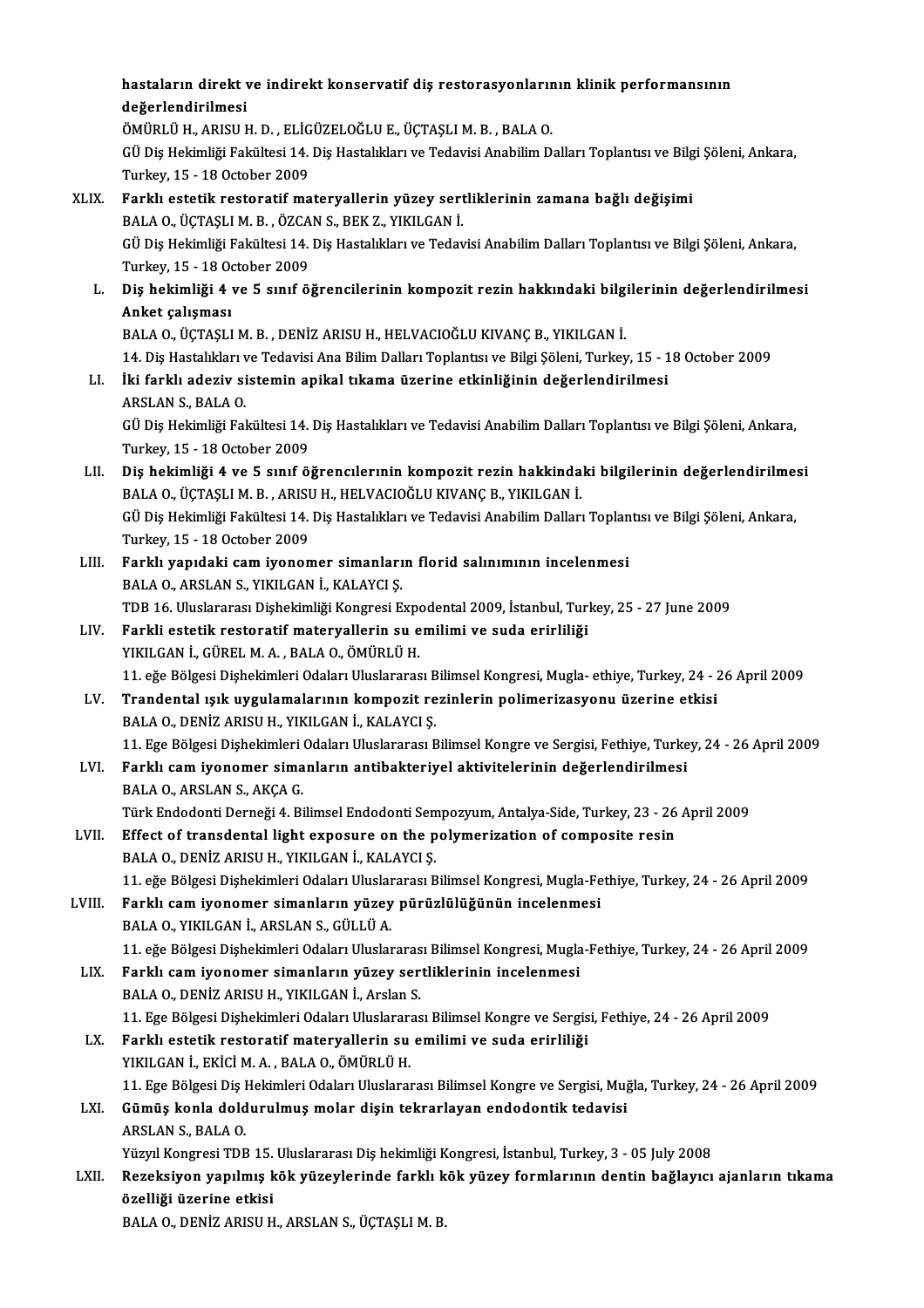Türk Endodonti Derneği 3. Bilimsel Endodonti Sempozyumu, Antalya, Turkey, 25 - 27 April 2008<br>Pereksiyan yapılmış kök yüzeylerinde farklı kök yüzey formlanının dentin beğleyev si Türk Endodonti Derneği 3. Bilimsel Endodonti Sempozyumu, Antalya, Turkey, 25 - 27 April 2008<br>LXIII. Rezeksiyon yapılmış kök yüzeylerinde farklı kök yüzey formlarının dentin bağlayıcı ajanları tıkama Türk Endodonti Derneği<br><mark>Rezeksiyon yapılmış k</mark><br>özelliği üzerine etkisi<br>PALA O. DENİZ APISU H Rezeksiyon yapılmış kök yüzeylerinde farklı<br>özelliği üzerine etkisi<br>BALA O., DENİZ ARISU H., Arslan S., ÜÇTAŞLI M. B.<br>Türk Endedenti Denneği 2. Bilimsel Endedenti Sen özelliği üzerine etkisi<br>BALA O., DENİZ ARISU H., Arslan S., ÜÇTAŞLI M. B.<br>Türk Endodonti Derneği 3. Bilimsel Endodonti Sempozyumu, Antalya, Turkey, 23 - 27 April 2008<br>İnlay Pestanasyanların Mikrosyuntısı Üzerine Kayita Pre BALA O., DENİZ ARISU H., Arslan S., ÜÇTAŞLI M. B.<br>Türk Endodonti Derneği 3. Bilimsel Endodonti Sempozyumu, Antalya, Turkey, 23 - 27 April 2008<br>LXIV. İnley Restorasyonların Mikrosızıntısı Üzerine Kavite Preparasyon Tekn Türk Endodonti Derneği 3. Bilimsel Er<br>İnley Restorasyonların Mikrosızıı<br>Materyallerin Kullanımının Etkisi<br>ÜNUÜ LPALAO Materyallerin Kullanımının Etkisi<br>ÜNLÜ İ., BALA O. Materyallerin Kullanımının Etkisi<br>ÜNLÜ İ., BALA O.<br>Restoratif Diş Hekimliği Derneği V. Bilimsel Kongresi ve XII. Diş Hastalıkları ve Tedavisi Ana Bilim Dalları Toplantısı, ÜNLÜ İ., BALA O.<br>Restoratif Diş Hekimliği Derneği V. Bilimse<br>Safranbolu, Turkey, 26 - 29 October 2007<br>Halsian yava Lad Jaık Kaynakları ile S Restoratif Diş Hekimliği Derneği V. Bilimsel Kongresi ve XII. Diş Hastalıkları ve Tedavisi Ana Bilim Dalları Toplantı<br>Safranbolu, Turkey, 26 - 29 October 2007<br>LXV. Halojen veya Led Işık Kaynakları ile Sertleştirilen Farklı Safranbolu, Turkey, 26 - 29 October 200<br>Halojen veya Led Işık Kaynakları ile<br>DENİZ ARISU H., BALA O., ÜÇTAŞLI M. B.<br>Ese Bölzesi Diş Haltimleri Odaları Uluslar Halojen veya Led Işık Kaynakları ile Sertleştirilen Farklı Restoratif Materyallerin Barcoll Sertlikle<br>DENİZ ARISU H., BALA O., ÜÇTAŞLI M. B.<br>Ege Bölgesi Diş Hekimleri Odaları Uluslararası Bilimsel Kongre ve Sergisi, Fethiy DENİZ ARISU H., BALA O., ÜÇTAŞLI M. B.<br>Ege Bölgesi Diş Hekimleri Odaları Uluslararası Bilimsel Kongre ve Sergisi, Fethiye-Mugla, Turkey, 27 - 29 April<br>2007 Ege Bölgesi Diş Hekimleri Odaları Uluslararası Bilimsel Kongre ve Sergisi, Fethiye-1<br>2007<br>LXVI. Güçlendirilmiş ve geleneksel cam iyonomer simanların Barcol sertlikleri<br>DENİZ ARISLI H. BALA O. ÜÇTASLI M. B 2007<br>Güçlendirilmiş ve geleneksel cam iye<br>DENİZ ARISU H., BALA O., ÜÇTAŞLI M. B.<br>7. Ege Bölgesi Dishekimleri Odaları Ulusl Güçlendirilmiş ve geleneksel cam iyonomer simanların Barcol sertlikleri<br>DENİZ ARISU H., BALA O., ÜÇTAŞLI M. B.<br>7. Ege Bölgesi Dişhekimleri Odaları Uluslararası Bilimsel Kongre ve Sergisi, Fethiye, 27 - 29 April 2007<br>Cüçlen DENİZ ARISU H., BALA O., ÜÇTAŞLI M. B.<br>7. Ege Bölgesi Dişhekimleri Odaları Uluslararası Bilimsel Kongre ve Sergisi, Fethiye, 2<br>LXVII. Güçlendirilmiş Ve Geleneksel Cam İyonomer Simanların Barcoll Sertlikleri<br>DENİZ ARISU 7. Ege Bölgesi Dişhekimleri Odaları Ulusl.<br>Güçlendirilmiş Ve Geleneksel Cam İy<br>DENİZ ARISU H., BALA O., ÜÇTAŞLI M. B.<br>Ege Bölgesi Diş Heltimleri Odaları Uluslar Güçlendirilmiş Ve Geleneksel Cam İyonomer Simanların Barcoll Sertlikleri<br>DENİZ ARISU H., BALA O., ÜÇTAŞLI M. B.<br>Ege Bölgesi Diş Hekimleri Odaları Uluslararası Bilimsel Kongre ve Sergisi, Fethiye-Mugla, Turkey, 27 - 29 Apri DENIZ<br>Ege Bi<br>2007<br>Lazar Ege Bölgesi Diş Hekimleri Odaları Uluslararası Bilimsel Kongre ve Sergisi, Fethiye-Mugla, Turkey, 27 - 29 /<br>2007<br>LXVIII. Lazer ve geleneksel yöntemlerle apikal rezeksiyon sonrasında sızıntının bilgisayar programı 2007<br>Lazer ve geleneksel yör<br>yardımıyla incelenmesi<br>DENİZ ARISLLH, SADIK B Lazer ve geleneksel yöntemlerle apikal rezeks<br>yardımıyla incelenmesi<br>DENİZ ARISU H., SADIK B., BALA O., TÜRKÖZ G. M. E.<br>6. Ege Bölgesi Dishekimleri Odeları Uluslararası Bilin yardımıyla incelenmesi<br>DENİZ ARISU H., SADIK B., BALA O., TÜRKÖZ G. M. E.<br>6. Ege Bölgesi Dişhekimleri Odaları Uluslararası Bilimsel Kongre ve Sergisi, 1 - 03 December 2006<br>Fissür sürüğü tanisinde diagnedent ölsümleri gözle DENİZ ARISU H., SADIK B., BALA O., TÜRKÖZ G. M. E.<br>6. Ege Bölgesi Dişhekimleri Odaları Uluslararası Bilimsel Kongre ve Sergisi, 1 - 03 December 2006<br>1.XIX. Fissür çürüğü tanisinda diagnodent ölçümleri gözle muayene ve 6. Ege Bölgesi Dişhekimleri (<br>Fissür çürüğü tanisinda (<br>olarak değerlendirilmesi<br>TOBAMAN ALKUPT M. PEKE Fissür çürüğü tanisinda diagnodent ölçümleri gözle muayene ve bite wing radyografinin klinik<br>olarak değerlendirilmesi<br>TORAMAN ALKURT M., PEKER İ., DENİZ ARISU H., BALA O., ALTUNKAYNAK B. olarak değerlendirilmesi<br>TORAMAN ALKURT M., PEKER İ., DENİZ ARISU H., BALA O., ALTUNKAYNAK B.<br>Oral Diagnoz ve Maksillofasiyal Radyoloji Derneği 3. Bilimsel Sempozyumu, Antalya, Turkey, 21 - 23 April 2006<br>Cam iyanamar siman LXX. Cam iyonomer siman ve poliasit modifiye kompozit rezinlerin florid salımı<br>DENİZ ARISU H., BALA O., ÜCTASLI M. B., KALAYCI S. Oral Diagnoz ve Maksillofasiyal Radyoloji Derneği 3. I<br>Cam iyonomer siman ve poliasit modifiye komp<br>DENİZ ARISU H., BALA O., ÜÇTAŞLI M. B. , KALAYCI Ş.<br>Bestaratif Dishakimliği Derneği IV. Uluslaranası Bilime Cam iyonomer siman ve poliasit modifiye kompozit rezinlerin florid salımı<br>DENİZ ARISU H., BALA O., ÜÇTAŞLI M. B. , KALAYCI Ş.<br>Restoratif Dişhekimliği Derneği IV. Uluslararası Bilimsel Kongresi, Antalya, Turkey, 19 - 22 May

## LXXI. Cam iyonomer siman ve poliasit modifiye kompozit rezinlerin florid salınımı<br>DENİZ ARISU H., BALA O., ÜÇTAŞLI M. B., KALAYCI Ş. Restoratif Dişhekimliği Derneği IV. Uluslararası Bilims<br>Cam iyonomer siman ve poliasit modifiye komp<br>DENİZ ARISU H., BALA O., ÜÇTAŞLI M. B. , KALAYCI Ş.<br>Bestoratif Dis Hekimliği Derneği IV. Uluslararası Bilim Cam iyonomer siman ve poliasit modifiye kompozit rezinlerin florid salınımı<br>DENİZ ARISU H., BALA O., ÜÇTAŞLI M. B. , KALAYCI Ş.<br>Restoratif Diş Hekimliği Derneği IV. Uluslararası Bilimsel Kongresi, Antalya, Turkey, 19 - 22

LXXII. Farklı İki Restorasyon Tekniğinin Sınıf II Açık Sandviç Restorasyonların Mikrosızıntısı Üzerine Etkisi<br>BALA 0., ÖLMEZ A., KARADAĞ S., ÜNLÜ İ. Restoratif Diş Hekimliği Derneği IV. Ulusla<br>Farklı İki Restorasyon Tekniğinin Sır<br>BALA O., ÖLMEZ A., KARADAĞ S., ÜNLÜ İ.<br>1. Uluslararası Dishekimliği Semnerunumu Farklı İki Restorasyon Tekniğinin Sınıf II Açık Sandviç Restorasyonl:<br>BALA O., ÖLMEZ A., KARADAĞ S., ÜNLÜ İ.<br>1. Uluslararası Dişhekimliği Sempozyumu, Isparta, Turkey, 28 - 30 May 2004<br>Kayita pranarasıyonunda fissür freg ve

LXXIII. Kavite preparasyonunda fissür frez ve sonic prep vario 60 kullanımının hastaların ağrı seviyesi<br>üzerine etkisinin değerlendirilmesi 1. Uluslararası Dişhekimliği Sempozyum<br>Kavite preparasyonunda fissür frez<br>üzerine etkisinin değerlendirilmesi<br>ÜNUÜ LPALA O TÜRKÖZ C M E CÜR ÜNLÜİ.,BALAO.,TÜRKÖZG.M.E. ,GÜRBÜZ F. üzerine etkisinin değerlendirilmesi<br>ÜNLÜ İ., BALA O., TÜRKÖZ G. M. E. , GÜRBÜZ F.<br>1. Uluslararası Diş Hekimliği Sempozyumu, Isparta, Turkey, 28 - 30 May 2004<br>Farklı Vöntemlerle Polimerine Edilen Pesteretif Metervallerin Se

## ÜNLÜ İ., BALA O., TÜRKÖZ G. M. E. , GÜRBÜZ F.<br>1. Uluslararası Diş Hekimliği Sempozyumu, Isparta, Turkey, 28 - 30 May 2004<br>LXXIV. Farklı Yöntemlerle Polimerize Edilen Restoratif Materyallerin Sertliklerinin Değerlendiri 1. Uluslararası Diş Hekimliği Sen<br>Farklı Yöntemlerle Polimeriz<br>ÜNLÜ İ., BALA O., AKPINAR K. E.<br>1. Uluslararası Dishakimliği Sem Farklı Yöntemlerle Polimerize Edilen Restoratif Materyallerin Sertlil<br>ÜNLÜ İ., BALA O., AKPINAR K. E.<br>1. Uluslararası Dişhekimliği Sempozyumu, Isparta, Turkey, 28 - 30 May 2004<br>İki Ferklı Jelk Gihezunun Sunf II Kempozit Be ÜNLÜ İ., BALA O., AKPINAR K. E.<br>1. Uluslararası Dişhekimliği Sempozyumu, Isparta, Turkey, 28 - 30 May 2004<br>1. LXXV. İki Farklı Işık Cihazının Sınıf II Kompozit Rezin Restorasyonların Mikrosızıntısı Üzerine Etkisi

BALA O., ÜÇTAŞLI M. B., KARADAĞ S. İki Farklı Işık Cihazının Sınıf II Kompozit Rezin Restorasyonların Mil<br>BALA O., ÜÇTAŞLI M. B. , KARADAĞ S.<br>1. Uluslararası Dişhekimliği Sempozyumu, Isparta, Turkey, 28 - 30 May 2004<br>Amelogonozis İmnerfekte Veka Benem. BALA O., ÜÇTAŞLI M. B. , KARADAĞ S.<br>1. Uluslararası Dişhekimliği Sempozyumu, Isp<br>LXXVI. Amelogenezis İmperfekta Vaka Raporu

# 1. Uluslararası Dişhekimliği Sempozyu<br>Amelogenezis İmperfekta Vaka R:<br>Atasoy Ulusoy Ö. İ. , Bala O., Görgül G.<br>1. Uluslararası Dishekimliği Sempozyu

Amelogenezis İmperfekta Vaka Raporu<br>Atasoy Ulusoy Ö. İ. , Bala O., Görgül G.<br>1. Uluslararası Dişhekimliği Sempozyumu, Isparta, Turkey, 28 - 30 May 2004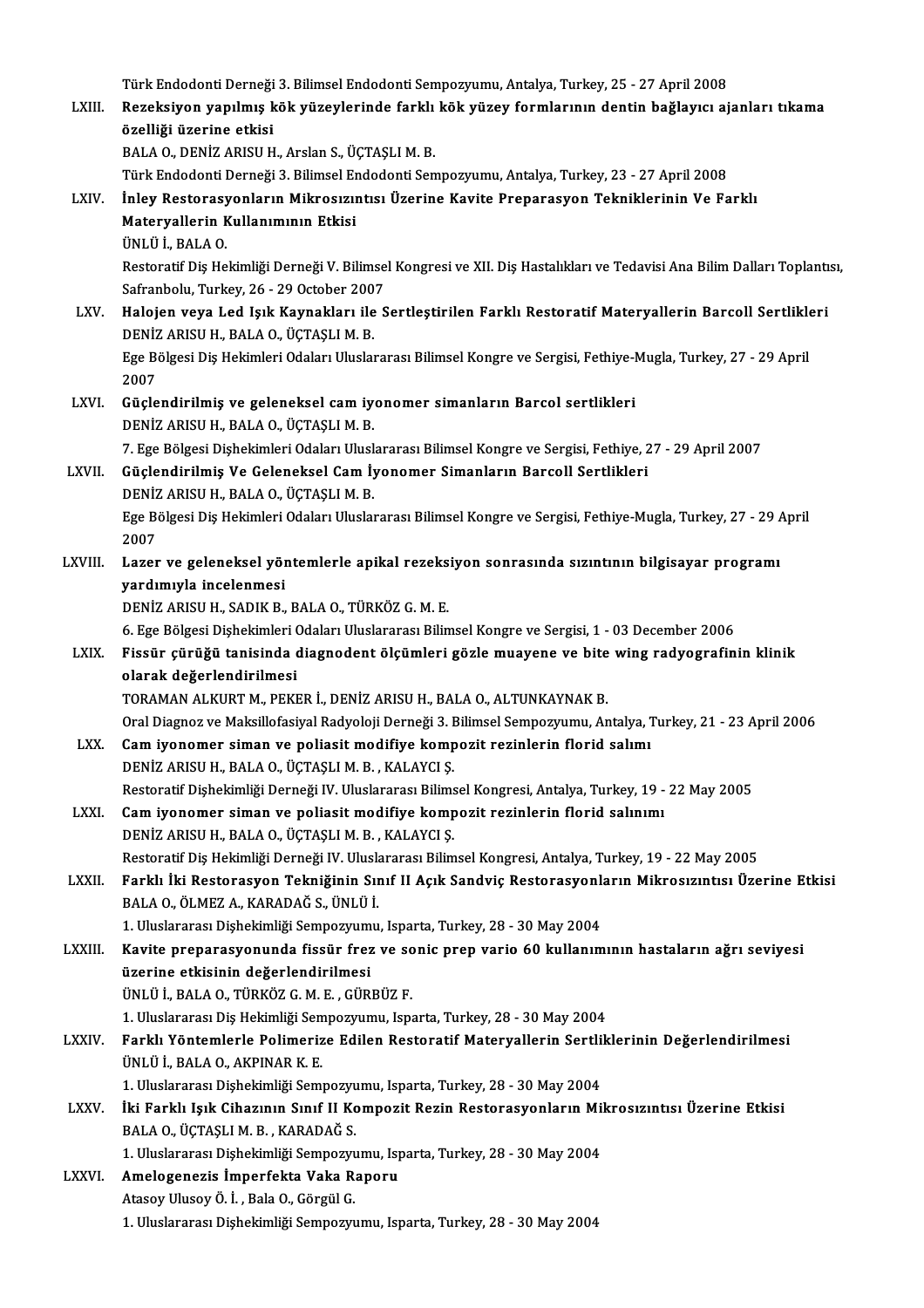| <b>LXXVII.</b>  | Dentin Hassasiyetinin Görülme İnsidansı                                                                               |
|-----------------|-----------------------------------------------------------------------------------------------------------------------|
|                 | TORAMAN ALKURT M., ÜNLÜ İ., AKYOLLU D., BALA O.                                                                       |
|                 | IX. Konservatif Diş Tedavisi Bilim Dalları Toplantısı, Samsun, Turkey, 6 - 09 May 2004                                |
| <b>LXXVIII.</b> | Dentin Hassasiyetinin Tedavisinde Değişik Materyallerin Etkinliğinin Klinik Olarak Değerlendirilmesi                  |
|                 | BALA O., ÜNLÜ İ                                                                                                       |
|                 | IX. Konservatif Diş Tedavisi Bilim Dalları Toplantısı, Samsun, Turkey, 6 - 09 May 2004                                |
| <b>LXXIX</b>    | Farklı Konsantrasyonlardaki Karbamit Peroksit Ağartma Ajanlarının Kompozit Rezinlerin Sertlikleri<br>Üzerine Etkileri |
|                 | ERTEN CAN S. H., BALA O., TAZEGÜL S., TÜZ A.                                                                          |
|                 | IX. Konservatif Diş Tedavisi Bilim Dalları Toplantısı, Samsun, Turkey, 6 - 09 May 2004                                |
| <b>LXXX</b>     | Deneysel Bir İrrigasyon Solüsyonunun Farklı Konsantrasyonlarının Antimikrobiyal Etkisinin                             |
|                 | İncelenmesi Pilot Çalışma                                                                                             |
|                 | TÜRKÖZ G. M. E., ALİMZHANOVA G., BALA O., AKÇA G., DENİZ ARISU H., SULTAN M. N.                                       |
|                 | Türk Endodonti Derneği 9.Uluslararası Endodonti Kongresi, İstanbul, Turkey, 22 - 24 April 2004                        |
| <b>LXXXI</b>    | Deneysel Bir İrrigasyon Solüsyonunun Farklı Konsantrasyonlarının Smear Tabakasını Kaldırmadaki                        |
|                 | Etkisinin İncelenmesi Pilot Çalışma                                                                                   |
|                 | TÜRKÖZ G. M. E., ALİMZHANOVA G., BALA O., DENİZ ARISU H., DEGİM T.                                                    |
|                 | Türk Endodonti Derneği 9.Uluslararası Endodonti Kongresi, İstanbul, Turkey, 22 - 24 April 2004                        |
| <b>LXXXII</b>   | Geliştirilmiş deneysel bir irrigasyon solusyonunun farklı konsantrasyonlarının antifungal etkisinin                   |
|                 | incelenmesi                                                                                                           |
|                 | TÜRKÖZ G. M. E., Gülnara A., BALA O., Gülçin A., DENİZ ARISU H., SULTAN M. N.                                         |
|                 | Türk Endodonti Derneği 9. Uluslararası Endodonti Kongresi, İstanbul, Turkey, 22 - 24 April 2004                       |
| <b>LXXXIII</b>  | Geliştirilmiş Deneysel Bir İrrigasyon Solüsyonunun Farklı Konsantrasyonlarının Antifungal Etkisinin                   |
|                 | <i>incelenmesi</i>                                                                                                    |
|                 | TÜRKÖZ G. M. E., ALİMZHANOVA G., BALA O., AKÇA G., DENİZ ARISU H., SULTAN M. N.                                       |
|                 | Türk Endodonti Derneği 9. Uluslararası Endodonti Kongresi, İstanbul, Turkey, 22 - 24 April 2004                       |
| <b>LXXXIV</b>   | Deneysel bir irrigasyon solusyonunun farklı konsantrasyonlarının smear tabakasını kaldırmadaki                        |
|                 | etkisinin incelenmesi Pilot çalışma<br>TÜRKÖZ G. M. E., Gülnara A., BALA O., Gülçin A., DENİZ ARISU H., DEĞİM İ. T.   |
|                 | Türk Endodonti Derneği 9. Uluslararası Endodonti Kongresi, İstanbul, Turkey, 22 - 24 April 2004                       |
| <b>LXXXV</b>    | Farklı Polimerizasyon Teknikleri İle Polimerize Edilen Kompozit Rezinlerin Yüzey Sertliği                             |
|                 | ÖLMEZ A., BALA O., TÜZ A.                                                                                             |
|                 | Türk Pedodonti Derneği 13. Bilimsel Kongresi, Fethiye-Mugla, Turkey, 25 - 29 May 2003                                 |
| LXXXVI.         | Aproksimal Çürük Teşhisinde Klinik Muayene Periapikal Radyografi Ve Bite Wing Radyografinin                           |
|                 | Etkinliğinin Araştırılması                                                                                            |
|                 | ÇELİK İ., TORAMAN ALKURT M., USALAN G., BALA O.                                                                       |
|                 | 7. Kariyoloji Sempozyumu ve 8. Konservatif Tedavisi Bilim Dalları Toplantısı, Çeşme-İzmir, Turkey, 1 - 04 May 2003    |
| LXXXVII.        | Farklı Kompozit Rezinlerin Polimerizasyonunda Led Işık Cihazının Etkisi                                               |
|                 | BALA O., ÖLMEZ A., KALAYCI Ş.                                                                                         |
|                 | 7. Kariyoloji Sempozyumu ve 8. Konservatif Tedavisi Bilim Dalları Toplantısı, Çeşme-İzmir, Turkey, 1 - 04 May 2003    |
| <b>LXXXVIII</b> | Amalgam Restorasyonlarin Değiştirilme Nedenlerinin İn Vivo Olarak Araştirilmasi                                       |
|                 | TORAMAN ALKURT M., CELIK İ., BALA O.                                                                                  |
|                 | 7. Kariyoloji Sempozyumu ve 8. Konservatif Tedavisi Bilim Dalları Toplantısı, Çeşme-İzmir, Turkey, 1 - 04 May 2003    |
| <b>LXXXIX</b>   | Farklı polimerizasyon tekniklerinin Ormocer esaslı rezin restoratif materyallerin sitotoksisitesi                     |
|                 | üzerine etkileri in vitro                                                                                             |
|                 | BALA O., DENİZ ARISU H., TOPUZ Ö., TÜRKÖZ G. M. E., Yılmaz Ş.                                                         |
|                 | 7. Karyoloji Sempozyumuve 8. Konservatif Tedavisi Bilim Dalları Toplantısı, İzmir, Turkey, 1 - 04 May 2003            |
| XC.             | Farklı Polimerizasyon Tekniklerinin Ormocer Esaslı Rezin Restoratif Materyallerin Sitotoksisitesi                     |
|                 | Üzerine Etkisi İn Vitro                                                                                               |
|                 | BALA O., DENİZ ARISU H., TOPUZ Ö., TÜRKÖZ G. M. E., YILMAZ Ş.                                                         |
|                 | 7. Kariyoloji Sempozyumu ve 8. Konservatif Tedavisi Bilim Dalları Toplantısı, Çeşme-İzmir, Turkey, 1 - 04 May 2003    |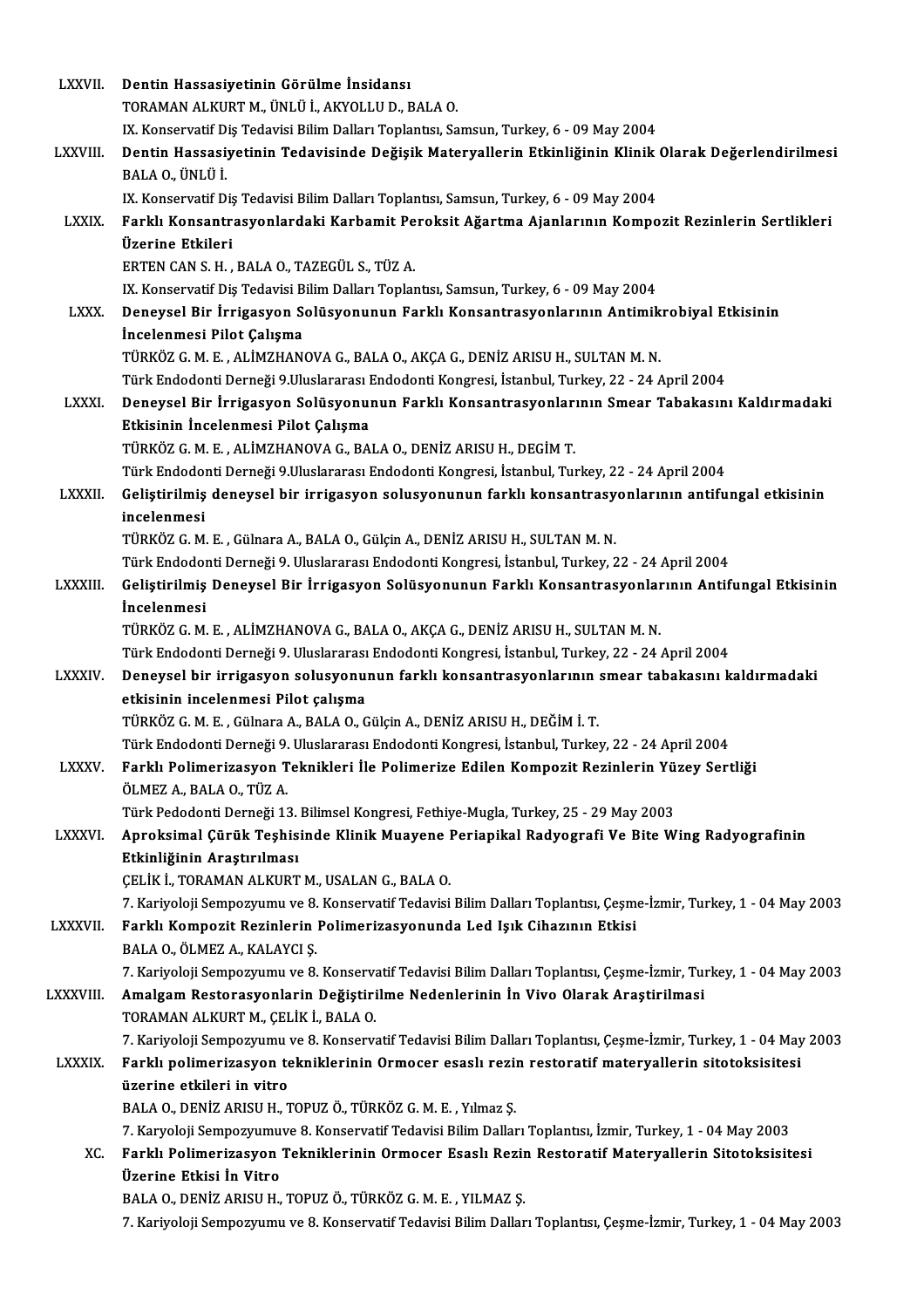| XCI.         | Konvansiyonel Ve Pulse Delay Teknik İle Polimerize Edilen Kompozit Rezinlerin Farklı Renklerinin                   |
|--------------|--------------------------------------------------------------------------------------------------------------------|
|              | Polimerizasyon Derinliği                                                                                           |
|              | BALA O., ÜÇTAŞLI M. B.                                                                                             |
|              | 7. Kariyoloji Sempozyumu ve 8. Konservatif Tedavisi Bilim Dalları Toplantısı, Çeşme-İzmir, Turkey, 1 - 04 May 2003 |
| XCII.        | Surface Hardness of Composite Resin Restorative Materials Polymerized by Light Emitting Diode and                  |
|              | <b>Halogen Light Sources</b>                                                                                       |
|              | BALA O., ÜÇTAŞLI M. B., TÜZ A.                                                                                     |
|              | Adhesive Dentistry Today! Transfer of Research into Practice, Arnhem, Netherlands, 6 - 07 December 2002            |
| <b>XCIII</b> | Retrograd kavite yüzeylerine Nd YAG lazer uygulanmasının apikal dentin yüzeylerinde oluşturduğu                    |
|              | değişikliklerin SEM ile değerlendirilmesi                                                                          |
|              | DENİZ ARISU H., BALA O., Gülnara A., TÜRKÖZ G. M. E.                                                               |
|              | Türk Endodonti Derneği 8. Uluslararası Bilimsel Kongresi, İstanbul, Turkey, 3 - 05 May 2002                        |
| <b>XCIV</b>  | İntrakoronal Ağartmada 35 lik Hidrojenperoksit in Isı ve Işık ile Aktivasyonunun Kompozit Rezin                    |
|              | Restorasyonların Mikrosızıntısına Etkisi                                                                           |
|              | ERTEN CAN S. H., BALA O., BODRUMLU E., TAZEGÜL S.                                                                  |
|              | Türk Endodonti Derneği 8. Uluslararası Bilimsel Kongresi, İstanbul, Turkey, 3 - 05 May 2002                        |
| XCV.         | Retrograd kavite yüzeylerine Nd YAG lazer uygulanmasının apikal sızıntı üzerine etkisi                             |
|              | DENİZ ARISU H., BALA O., Gülnara A., TÜRKÖZ G. M. E.                                                               |
|              | Türk Endodonti Derneği 8. Uluslararası Bilimsel Kongresi, İstanbul, Turkey, 3 - 05 May 2002                        |
| XCVI.        | Retrograd Kavite Yüzeylerine Nd YAG Lazer Uygulanmasının Apical Sızıntı Üzerine Etkisi                             |
|              | DENIZ ARISU H., BALA O., ALIMZHANOVA G., TÜRKÖZ G. M. E.                                                           |
|              | Türk Endodonti Derneği 8. Uluslararası Bilimsel Kongresi, İstanbul, Turkey, 3 - 05 May 2002                        |
| XCVII.       | Surface Roughness of Flowable and Packable Composite Resin Materials after Finishing and                           |
|              | <b>Polishing Sof Lex Discs</b>                                                                                     |
|              | ÜÇTAŞLI M. B., BALA O., GÜLLÜ A.                                                                                   |
|              | 7th Congress of the Balkan Stomotological Society, Kusadası-Aydın, 28 - 30 March 2002                              |
| XCVIII.      | Dijital Panoramik Radyografi Kullanılarak Panoramik Mandibular Indeks Değerlendirimesi                             |
|              | ŞANAL N. Ö., TORAMAN ALKURT M., ALASYA D., BALA O.                                                                 |
|              | Türk Dişhekimleri Birliği VII. Uluslararası Dişhekimliği Kongresi, Mersin, Turkey, 22 June 2000 - 24 June 2001     |
| <b>XCIX</b>  | Cam Iyonomer Esaslı Iki Kök Kanal Dolgu Patının Sitotoksisite ve Genotoksisitesinin In Vitro Olarak                |
|              | Değerlendirilmesi                                                                                                  |
|              | ERTEN CAN S. H., KAYAOĞLU G., BALA O., OKUR H.                                                                     |
|              | Türk Dişhekimleri Birliği 8. Uluslararası Dişhekimliği Kongresi, İstanbul, Turkey, 21 - 23 June 2001               |
| C.           | Su ve Aseton Bazlı Dentin Adezivlerin Apical Sızıntı Üzerindeki Etkileri                                           |
|              | SEVİMLİ S., BALA O., TÜRKÖZ G. M. E., MIHÇIOĞLU T.                                                                 |
|              | Gazi Üniversitesi Dişhekimliği Fakültesi 2. Uluslararası Bilimsel Kongresi, Ankara, Turkey, 4 - 06 June 2001       |
| CI.          | Dişlerin Kuru Veya Nemli Olmasının Diagnodent Ölçümleri Üzerine Etkilerinin In Vitro Olarak                        |
|              | Değerlendirimesi<br>TORAMAN ALKURT M., BALA O.                                                                     |
|              | Gazi Üniversitesi Dişhekimliği Fakültesi 2. Uluslararası Bilimsel Kongresi, Ankara, Turkey, 4 - 06 June 2001       |
| CII.         | Sonicsys Approx Kullanımının Class II Restorasyonların Mikrosızıntısı Üzerine Etkisi                               |
|              | İLKNUR Ü., BALA O.                                                                                                 |
|              | Gazi Üniversitesi Dişhekimliği Fakültesi 2. Uluslararası Bilimsel Kongresi, Ankara, Turkey, 4 - 06 June 2001       |
| CIII.        | Tepilebilir Kompozit Rezinlerin Mikrosızıntılarının In Vitro Olarak Değerlendirilmesi                              |
|              | BALA O., ÜÇTAŞLI M. B., ÜNLÜ İ.                                                                                    |
|              | Gazi Üniversitesi Dişhekimliği Fakültesi 2. Uluslararası Bilimsel Kongresi, Ankara, Turkey, 4 - 06 June 2001       |
| CIV.         | Poliasit Modifiye Kompozit Rezinlerin Biyouyumluluklarının Histopatolojik Olarak İncelenmesi                       |
|              | Bilkent Otel Ankara 2001                                                                                           |
|              | BALA O., OYGÜR T., ÜNLÜ İ., BARIŞ E.                                                                               |
|              | Gazi Üniversitesi Dişhekimliği Fakültesi 2. Uluslararası Bilimsel Kongresi, Ankara, Turkey, 4 - 06 June 2001       |
| CV.          | Değişik Içerikli Kök Kanal Dolgu Patlarının Sitotoksisite Ve Genotoksisitesinin In Vitro Olarak                    |
|              |                                                                                                                    |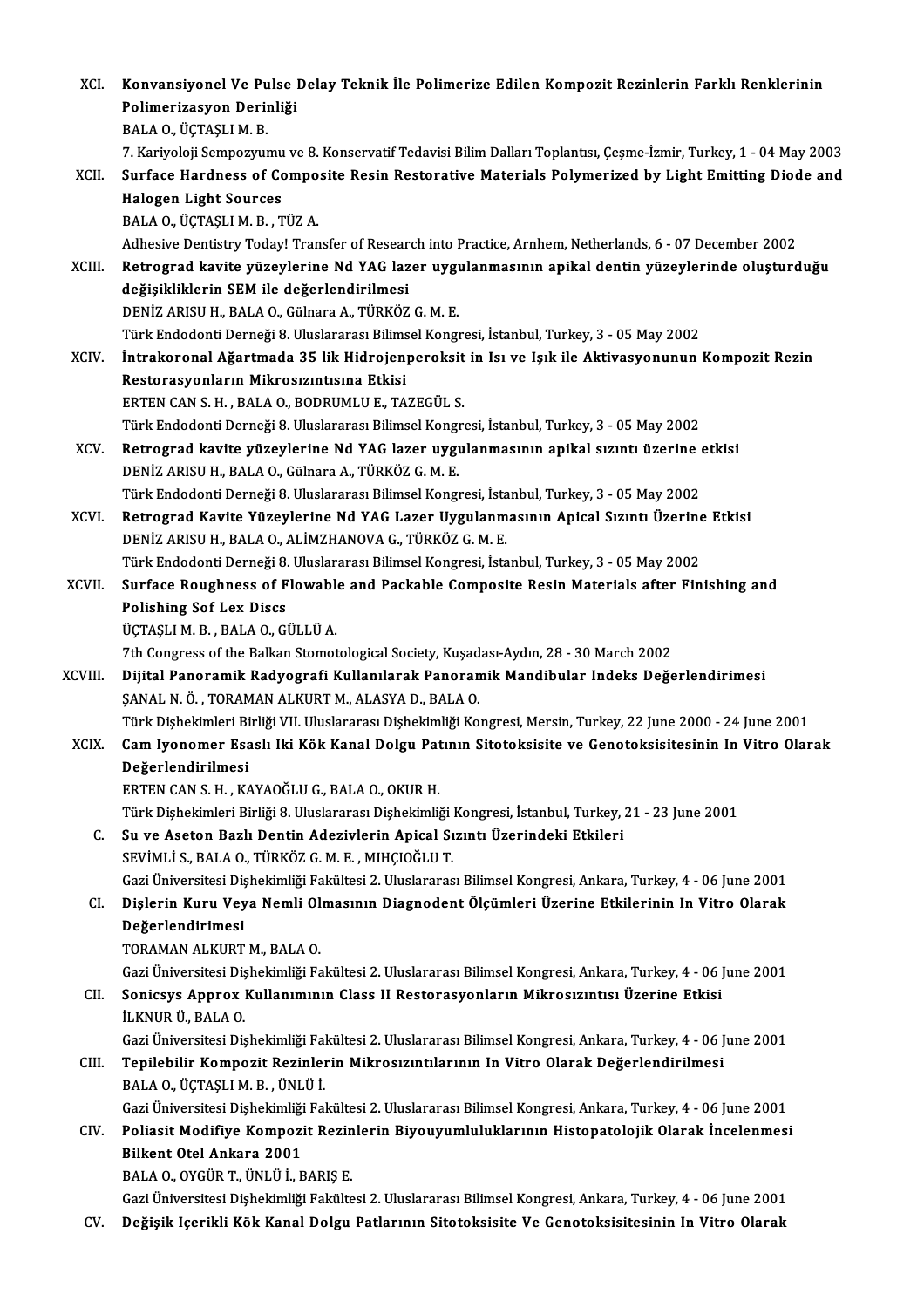### Değerlendirilmesi ERTENCANS.H. ,KAYAOĞLUG.,BALAO.,OKURH. GaziÜniversitesiDişhekimliğiFakültesi2.UluslararasıBilimselKongresi,Ankara,Turkey,4 -06 June 2001 ERTEN CAN S. H. , KAYAOĞLU G., BALA O., OKUR H.<br>Gazi Üniversitesi Dişhekimliği Fakültesi 2. Uluslararası Bilimsel Kongresi, Ankara, Turkey, 4 - 06 June 2001<br>CVI. Kök Kanal Tedavisinde Çalışma Boyutunun Tespitinde Üç Farklı Gazi Üniversitesi Dişhekimliği Fakültesi 2. Uluslar<br>Kök Kanal Tedavisinde Çalışma Boyutunun<br>TINAZ A. C. , TOPUZ Ö., BALA O., TÜRKÖZ G. M. E.<br>Cazi Üniversitesi Dishekimliği Fakültesi 2. Uluslar Kök Kanal Tedavisinde Çalışma Boyutunun Tespitinde Üç Farklı Yöntemin Etkinliğinin Incelenr<br>TINAZ A. C. , TOPUZ Ö., BALA O., TÜRKÖZ G. M. E.<br>Gazi Üniversitesi Dişhekimliği Fakültesi 2. Uluslararası Bilimsel Kongresi, Ankar TINAZ A. C. , TOPUZ Ö., BALA O., TÜRKÖZ G. M. E.<br>Gazi Üniversitesi Dişhekimliği Fakültesi 2. Uluslararası Bilimsel Kongresi, Ankara, Turkey<br>CVII. SEM ile Tepilebilir Kompozit Rezinlerin Duvar Adaptasyonlarının Incelenmesi<br> Gazi Üniversitesi Dişhekimliği Fakültesi 2. U<br>SEM ile Tepilebilir Kompozit Rezinleri<br>BALA 0., ÜÇTAŞLI M. B. , SABUNCUOĞLU B.<br>Cari Üniversitesi Dishekimliği Fakültesi 2. U BALA O., ÜÇTAŞLI M. B. , SABUNCUOĞLU B.<br>Gazi Üniversitesi Dishekimliği Fakültesi 2. Uluslararası Bilimsel Kongresi, Ankara, Turkey, 4 - 06 June 2001 BALA O., ÜÇTAŞLI M. B. , SABUNCUOĞLU B.<br>Gazi Üniversitesi Dişhekimliği Fakültesi 2. Uluslararası Bilimsel Kongresi, Ankara, Turkey, 4 - 06 J<br>CVIII. Cam Iyonomer Esaslı Kök Kanal Dolgu Patlarının Apical Sızıntılarının I Gazi Üniversitesi Dişi<br>Cam Iyonomer Esa<br>Değerlendirilmesi<br>PALA O. ERTEN CAN Cam Iyonomer Esaslı Kök Kanal Dolgu Patla<br>Değerlendirilmesi<br>BALA O., ERTEN CAN S. H. , ÜNLÜ İ., KAYAOĞLU G.<br>Cari Üniversitesi Dishekimliği Fakültesi 3. Uluslara <mark>Değerlendirilmesi</mark><br>BALA O., ERTEN CAN S. H. , ÜNLÜ İ., KAYAOĞLU G.<br>Gazi Üniversitesi Dişhekimliği Fakültesi 2. Uluslararası Bilimsel Kongresi, Ankara, Turkey, 4 - 06 June 2001 CIX. Kondanse Edilebilir KompozitMateryal erin Radyoopasitelerinin Değerlendirilmesi Gazi Üniversitesi Dişhekimliği Fakültesi 2. Ul<br>Kondanse Edilebilir Kompozit Materya<br>TORAMAN ALKURT M., BALA 0., ALASYA D.<br>Türk Dishekimleri Birliği VII. Uluslaranca Di Kondanse Edilebilir Kompozit Materyallerin Radyoopasitelerinin Değerlendirilmesi<br>Türk Dişhekimleri Birliği VII. Uluslararası Dişhekimliği Kongresi, Mersin, Turkey, 22 - 24 June 2000<br>Petresred delsu maddesi olarak poliosit TORAMAN ALKURT M., BALA O., ALASYA D.<br>Türk Dişhekimleri Birliği VII. Uluslararası Dişhekimliği Kongresi, Mersin, Turkey, 22 - 24 June 2000<br>CX. Retrograd dolgu maddesi olarak poliasit modifiye kompozit rezinlerin kullanımın Türk Dişhekimleri Birliği VII.<br>Retrograd dolgu maddes<br>olarak değerlendirilmesi<br>DENİZ ARISU H. Dilak II. BA Retrograd dolgu maddesi olar<br>olarak değerlendirilmesi<br>DENİZ ARISU H., Dilek U., BALA O.<br>Türk Endedenti Demeği 7, Uluslar <mark>olarak değerlendirilmesi</mark><br>DENİZ ARISU H., Dilek U., BALA O.<br>Türk Endodonti Derneği 7. Uluslararası Endodonti Kongresi, İstanbul, Turkey, 19 - 21 April 2000<br>İki Farklı Yanıdaki EDTA nın Smaar Tabakayu Kaldırmadaki Etkinliğ DENİZ ARISU H., Dilek U., BALA O.<br>Türk Endodonti Derneği 7. Uluslararası Endodonti Kongresi, İstanbul, Turkey, 19 - 21 April 2000<br>CXI. İki Farklı Yapıdaki EDTA nın Smear Tabakayı Kaldırmadaki Etkinliğinin Değerlendirilmesi Türk Endodonti Derneği 7. Uluslararası Endodonti Kongresi, İstanb<br>İki Farklı Yapıdaki EDTA nın Smear Tabakayı Kaldırmadaki<br>BALA 0., ERTEN CAN S. H. , KAYAOĞLU G., ÜNLÜ İ., TÜRKÖZ G. M. E.<br>Türk Endodonti Derneği 7. Uluslara İki Farklı Yapıdaki EDTA nın Smear Tabakayı Kaldırmadaki Etkinliğinin Değerlendirilm<br>BALA O., ERTEN CAN S. H. , KAYAOĞLU G., ÜNLÜ İ., TÜRKÖZ G. M. E.<br>Türk Endodonti Derneği 7. Uluslararası Endodonti Kongresi, İstanbul, Tur BALA 0., ERTEN CAN S. H. , KAYAOĞLU G., ÜNLÜ İ., TÜRKÖZ G. M. E.<br>Türk Endodonti Derneği 7. Uluslararası Endodonti Kongresi, İstanbul, Turkey, 19 - 21 April 2000<br>CXII. Kök kanal uzunluğunun belirlenmesinde radyovizyografi v Türk Endodonti De<br><mark>Kök kanal uzun</mark>lı<br>karşılaştırılması<br>TORAMAN ALKUP Kök kanal uzunluğunun belirlenmesinde ra<br>karşılaştırılması<br>TORAMAN ALKURT M., DENİZ ARISU H., BALA O.<br>Türk Endedenti Derneği 7. Uluslararesı Endeden karşılaştırılması<br>TORAMAN ALKURT M., DENİZ ARISU H., BALA O.<br>Türk Endodonti Derneği 7. Uluslararası Endodonti Kongresi, İstanbul, Turkey, 19 - 21 April 2000 CXIII. Yeni Bir Kök Kanal Dolgu Patının Sitotoksisite Ve Genotoksisitesinin İn Vitro Olarak Değerlendirilmesi ERTEN CAN S. H., BALA O., KAYAOĞLU G., ALAÇAM T., OKUR H. TürkEndodontiDerneği7.UluslararasıEndodontiKongresi., İstanbul,Turkey,19 -21April2000 ERTEN CAN S. H. , BALA O., KAYAOĞLU G., ALAÇAM T., OKUR H.<br>Türk Endodonti Derneği 7. Uluslararası Endodonti Kongresi., İstanbul, Turkey, 19 - 21 April 2000<br>CXIV. Cam İyonomer Esaslı Kök Kanal Dolgu Patlarının Kök Kanal Türk Endodonti Deri<br>Cam İyonomer Esa<br>Değerlendirilmesi<br>PALA O. ERTEN CAN Cam İyonomer Esaslı Kök Kanal Dolgu Patlaı<br>Değerlendirilmesi<br>BALA O., ERTEN CAN S. H. , ÜNLÜ İ., KAYAOĞLU G.<br>Türk Endedenti Denneği 7. Uluslararası Endedenti De<mark>ğerlendirilmesi</mark><br>BALA O., ERTEN CAN S. H. , ÜNLÜ İ., KAYAOĞLU G.<br>Türk Endodonti Derneği 7. Uluslararası Endodonti Kongresi, İstanbul, Turkey, 19 - 21 April 2000<br>Elusaida Balassa fram Different Paly, Asid Madified Compos BALA O., ERTEN CAN S. H. , ÜNLÜ İ., KAYAOĞLU G.<br>Türk Endodonti Derneği 7. Uluslararası Endodonti Kongresi, İstanbul, Turkey, 1<br>CXV. Fluoride Release from Different Poly Acid Modified Composite Resins<br>PALA O. MADEN M. ERTEN Türk Endodonti Derneği 7. Uluslararası Endodonti<br>Fluoride Release from Different Poly Acid M<br>BALA 0., MADEN M., ERTEN CAN S. H. , GÖRGÜL G.<br>4th Congress of the Balkan Stematelogical Society. Fluoride Release from Different Poly Acid Modified Composite Resins<br>BALA O., MADEN M., ERTEN CAN S. H. , GÖRGÜL G.<br>4th Congress of the Balkan Stomatological Society (BASS 99), İstanbul, Turkey, 22 - 25 March 1999<br>Misrologk BALA O., MADEN M., ERTEN CAN S. H. , GÖRGÜL G.<br>4th Congress of the Balkan Stomatological Society (BASS 99), İstanbul, Turkey, 22 - 2<br>CXVI. Microleakage of tooth colored restorative materials in tunnel restorations<br>BALA O. 4th Congress of the Balkan Stomatological Society<br>Microleakage of tooth colored restorative m:<br>BALA O., TOPUZ Ö., DENİZ ARISU H., ÜÇTAŞLI M. B.<br>4th Congress of Balkan Stomatological Society, İsta Microleakage of tooth colored restorative materials in tunnel restorations<br>BALA O., TOPUZ Ö., DENİZ ARISU H., ÜÇTAŞLI M. B.<br>4th Congress of Balkan Stomatological Society, İstanbul, Turkey, 22 - 25 March 1999<br>Badioenasity O BALA 0., TOPUZ Ö., DENİZ ARISU H., ÜÇTAŞLI M. B.<br>4th Congress of Balkan Stomatological Society, İstanbul, Turkey, 22 - 25 March 1999<br>CXVII. Radioopacity Of Different Thicknesses Of Polyacid Modified Resin Composites 4th Congress of Balkan Stomatological Society, İstanbul, Turkey, 2<br>Radioopacity Of Different Thicknesses Of Polyacid Modific<br>BALA O., TORAMAN ALKURT M., BAYRAKTAR A., TÜRKÖZ G. M. E.<br>4th Congress of the Balkan Stamatologic Radioopacity Of Different Thicknesses Of Polyacid Modified Resin Composites<br>BALA O., TORAMAN ALKURT M., BAYRAKTAR A., TÜRKÖZ G. M. E.<br>4th Congress of the Balkan Stomatological Society (BASS 99), İstanbul, Turkey, 22 - 25 M BALA O., TORAMAN ALKURT M., BAYRAKTAR A., TÜRKÖZ G. M. E.<br>4th Congress of the Balkan Stomatological Society (BASS 99), İstanbul, Turkey, 22 - 25 March 1999<br>CXVIII. Prevalence And Distribution of Dentin Hypersensitivity in 4th Congress of the Balkan Stomatological S<br>Prevalence And Distribution of Dentin<br>TORAMAN ALKURT M., BALA O., ALASYA D.<br>4th Congress of the Ballian Stomatological S Prevalence And Distribution of Dentin Hypersensitivity in a Population in Ankara Turke<br>TORAMAN ALKURT M., BALA O., ALASYA D.<br>4th Congress of the Balkan Stomatological Society (BASS 99), İstanbul, Turkey, 22 - 25 March 1999 TORAMAN ALKURT M., BALA O., ALASYA D.<br>4th Congress of the Balkan Stomatological Society (BASS 99), İstanbul, Turkey, 22 - 25 M<br>CXIX. Microleakage of Tooth Coloured Restorative Materials in Tunnel Restorations<br>BALA O. TOPUZ 4th Congress of the Balkan Stomatological Society (BASS 99), İstanbu<br>Microleakage of Tooth Coloured Restorative Materials in Tu:<br>BALA O., TOPUZ Ö., DENİZ ARISU H., ÜÇTAŞLI M. B. , TÜRKÖZ G. M. E.<br>4th Congress of the Balkan Microleakage of Tooth Coloured Restorative Materials in Tunnel Restorations<br>BALA 0., TOPUZ Ö., DENİZ ARISU H., ÜÇTAŞLI M. B. , TÜRKÖZ G. M. E.<br>4th Congress of the Balkan Stomatological Society (BASS 99), İstanbul, Turkey,

CXX. Değişik İçerikli Ağız Çalkalama Solüsyonlarının Tükrük Akış Hızı Üzerine Etkileri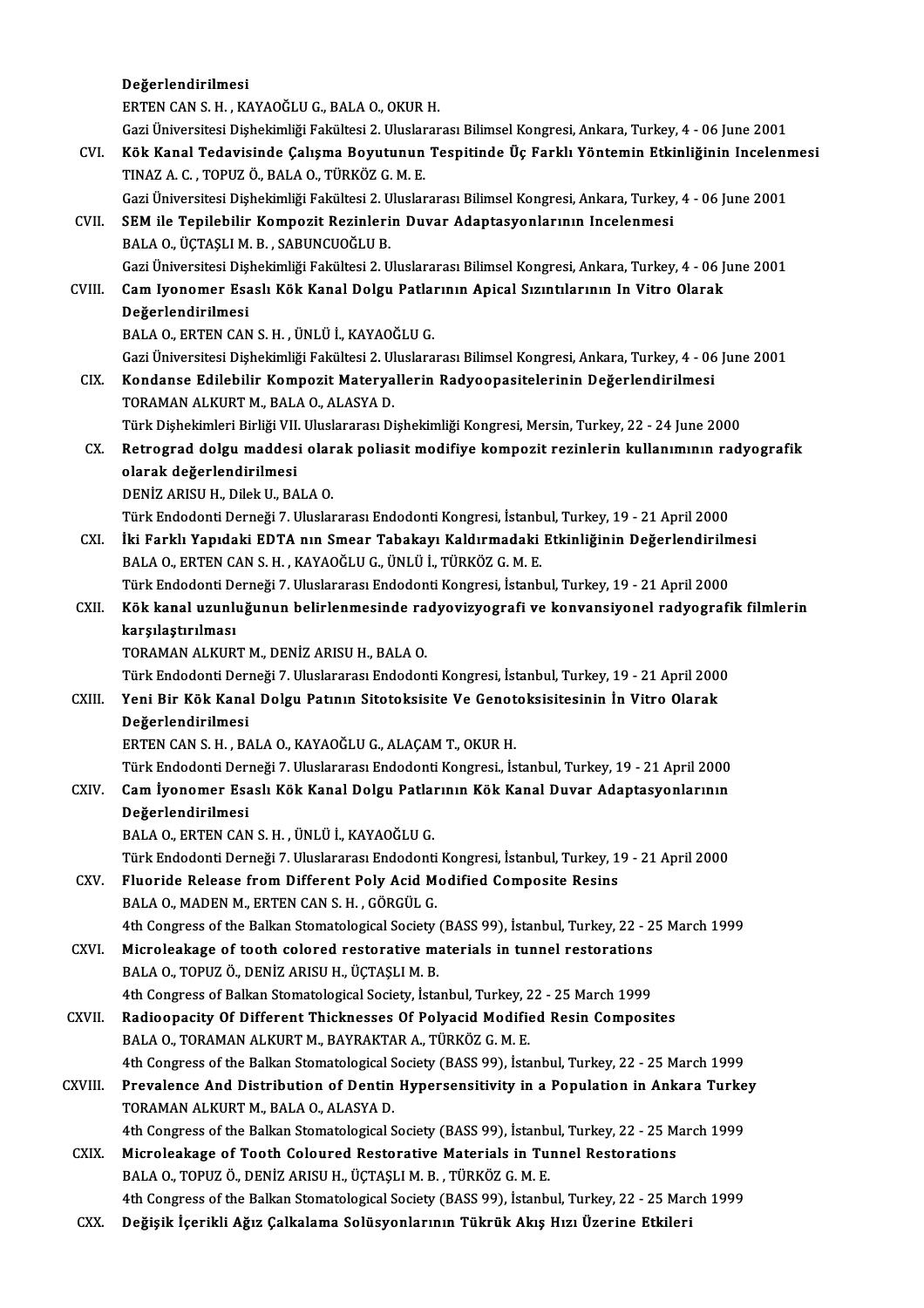erten CAN S. H. , BALA O., TÜRKÖZ G. M. E. , ALTINÖZ C.<br>Selank Üniversitesi Dishekimliği Feltültesi 1. Uluslaranesı

|               | ERTEN CAN S. H., BALA O., TÜRKÖZ G. M. E., ALTINÖZ C.                                                              |
|---------------|--------------------------------------------------------------------------------------------------------------------|
|               | Selçuk Üniversitesi Dişhekimliği Fakültesi 1. Uluslararası Sempozyumu, Konya, Turkey, 27 - 30 May 1998             |
| CXXI.         | Değişik Kök Kanal Dolgu Patlarinin Periodontal Ligament Hücre Proliferasyonu ile Alkalen Fosfataz                  |
|               | ve Laktat Dehidrojenaz Enzim Aktiviteleri Üzerine Etkilerinin Değerlendirilmesi                                    |
|               | ERTEN CAN S. H., BALA O., TÜRKÖZ G. M. E., CAN M., OKUR H.                                                         |
|               | Türk Endodonti Derneği XI. Uluslararası Endodonti Kongresi, Tarabya Oteli, İstanbul, 1998., İstanbul, Turkey, 19 - |
|               | 22 April 1998                                                                                                      |
| CXXII.        | Çürüğe Eğilimli ve Çürüğedirençli Bireylerin Dental Plak Bakteri Plağı Ph ve Laktatdehidrojenaz LDH                |
|               | Enzim Aktivitelerinin Değerlendirilmesi                                                                            |
|               | CAN M., ERTEN CAN S. H., ÜÇTAŞLI M. B., BALA O.                                                                    |
|               | Türk Biyokimya Derneği XIV. Ulusal Biyokimya Kongresi ve Klinik Laboratuarlarda Otomasyon Sempozyumu, İzmir,       |
|               | Turkey, 28 - 31 October 1997                                                                                       |
| <b>CXXIII</b> | Fluoride Release from Various Restorative Materials                                                                |
|               | BALA O., ÜÇTAŞLI M. B., ERTEN CAN S. H., TÜRKÖZ G. M. E., CAN M.                                                   |
|               | BSDR, Forty-Fifth Annual Meeting, Brighton, United Kingdom, 24 - 26 October 1997                                   |
| CXXIV.        | Okluzal Yüzeylerdeki Başlanğıç Çürüklerinin Tanısının Gözle Bite Wing Radyografi ve                                |
|               | Stereomikroskop ile Değerlendirilmesi                                                                              |
|               | BALA O., ERTEN CAN S. H., CENK A., CAN M., GÖRGÜL G.                                                               |
|               | Atatürk Üniversitesi II. Ulusal Koruyucu Dişhekimliği Kongresi, Erzurum, Turkey, 11 - 14 March 1997                |
| CXXV.         | Kan Kontaminasyonunun Farklı Retrograd Dolgu Maddelerinin Apikal Sızdırmazlığı Üzerine Etkisi                      |
|               | BALA O., ERTEN CAN S. H., TÜRKÖZ G. M. E.                                                                          |
|               | Türk Endodonti Derneği V. Bilimsel Kongresi, İzmir, Turkey, 18 - 20 April 1996                                     |
| <b>CXXVI</b>  | Değişik Kök Kanal Dolgu Maddelerinin Dentin Duvar Adaptasyonunun Scanning Elektron Mikroskobu                      |
|               | SEM ile Incelenmesi                                                                                                |
|               | GÖRGÜL G., BALA O., BAYRAKTAR A.                                                                                   |
|               | Türk Endodonti Derneği V. Bilimsel Kongresi, İzmir, Turkey, 18 - 20 April 1996                                     |
| <b>CXXVII</b> | Çeşitli Kanal Dolgu Materyallerinin Sitotoksisitelerinin Değerlendirilmesi                                         |
|               | BALA O., GÜRHAN İ., GÖRGÜL G.                                                                                      |
|               | Türk Endodonti Derneği V. Bilimsel Kongresi, İzmir, Turkey, 18 - 20 April 1996                                     |
| CXXVIII.      | Endodontik Tedavi Sonrası Ağrı Kontrolünde Naproksen Sodyumun Kullanılması                                         |
|               | ALAÇAM T., GÖRGÜL G., DARENDELİLER S., BALA O.                                                                     |
|               | Hacettepe Üniversitesi 3. Dişhekimliği Bilimsel Kongresi, Turkey, 3 - 06 May 1990                                  |
| <b>CXXIX</b>  | Endodontik Tedavi Sonrası Ağrı Kontrolünde Naproksen Sodyumun Kullanılması Hacettepe Ankara                        |
|               | 1990                                                                                                               |
|               | ALAÇAM T., GÖRGÜL G., DARENDELİLER S., BALA O.                                                                     |
|               | Hacettepe Üniversitesi Dişhekimliği Fakültesi III. Bilimsel Kongresi, Ankara, Turkey, 3 - 06 May 1990              |
| CXXX.         | Diş Pulpası Kalsifikasyonlarının Klinik Radyolojik Ve Histolojik Olarak Değerlendirilmesi                          |
|               | KÖSELİ E., BALA O., ALAÇAM T.                                                                                      |
|               | Ankara Üniversitesi Dişhekimliği Fakültesi II. Bilimsel Kongresi, Ankara, Turkey, 6 - 10 June 1988                 |
|               |                                                                                                                    |

### Supported Projects

Supported Projects<br>ÖZCAN S., BALA O., ÇELİK A., NEZİR M., Project Supported by Higher Education Institutions, Bulk Fill Rezin Kompozitlerin<br>Farkk Kaida Matawrallarina və Farkk Bulna Kanaklama Ajanlarına Makaslama Bağlanma Barp Britser Friejsels<br>ÖZCAN S., BALA O., ÇELİK A., NEZİR M., Project Supported by Higher Education Institutions, Bulk Fill Rezin Kompozitlerii<br>Farklı Kaide Materyallerine ve Farklı Pulpa Kapaklama Ajanlarına Makaslama Bağ ÖZCAN S., BALA O., ÇELİK A., NEZİR I<br>Farklı Kaide Materyallerine ve Farklı<br>Değerlendirilmesi, 2021 - Continues<br>BALA O. Brejest Sunnerted bu Hisbe Farklı Kaide Materyallerine ve Farklı Pulpa Kapaklama Ajanlarına Makaslama Bağlanma Dayanımlarının In Vitro Olarak<br>Değerlendirilmesi, 2021 - Continues<br>BALA O., Project Supported by Higher Education Institutions, Farklı pol

0eğerlendirilmesi, 2021 - Continues<br>BALA O., Project Supported by Higher Education Institutions, Farklı polimerizasyon mesafelerinde<br>kompozitlerin pulpa fibroblastlarına ve gingival fibroblastlara sitotoksik etkisi, 2015 -BALA O., Project Supported by Higher Education Institutions, Farklı polimerizasyon mesafelerinde polimerize edilen bu<br>kompozitlerin pulpa fibroblastlarına ve gingival fibroblastlara sitotoksik etkisi, 2015 - Continues<br>BAL

kompozitlerin pu<br>BALA O., Project S<br>2003 - Continues<br>BALA O. Project S BALA O., Project Supported by Higher Education Institutions, Farklı inley yapım tekniklerinin in vitro değerler<br>2003 - Continues<br>BALA O., Project Supported by Higher Education Institutions, Sonik Sitemin Kavite Preperasyon